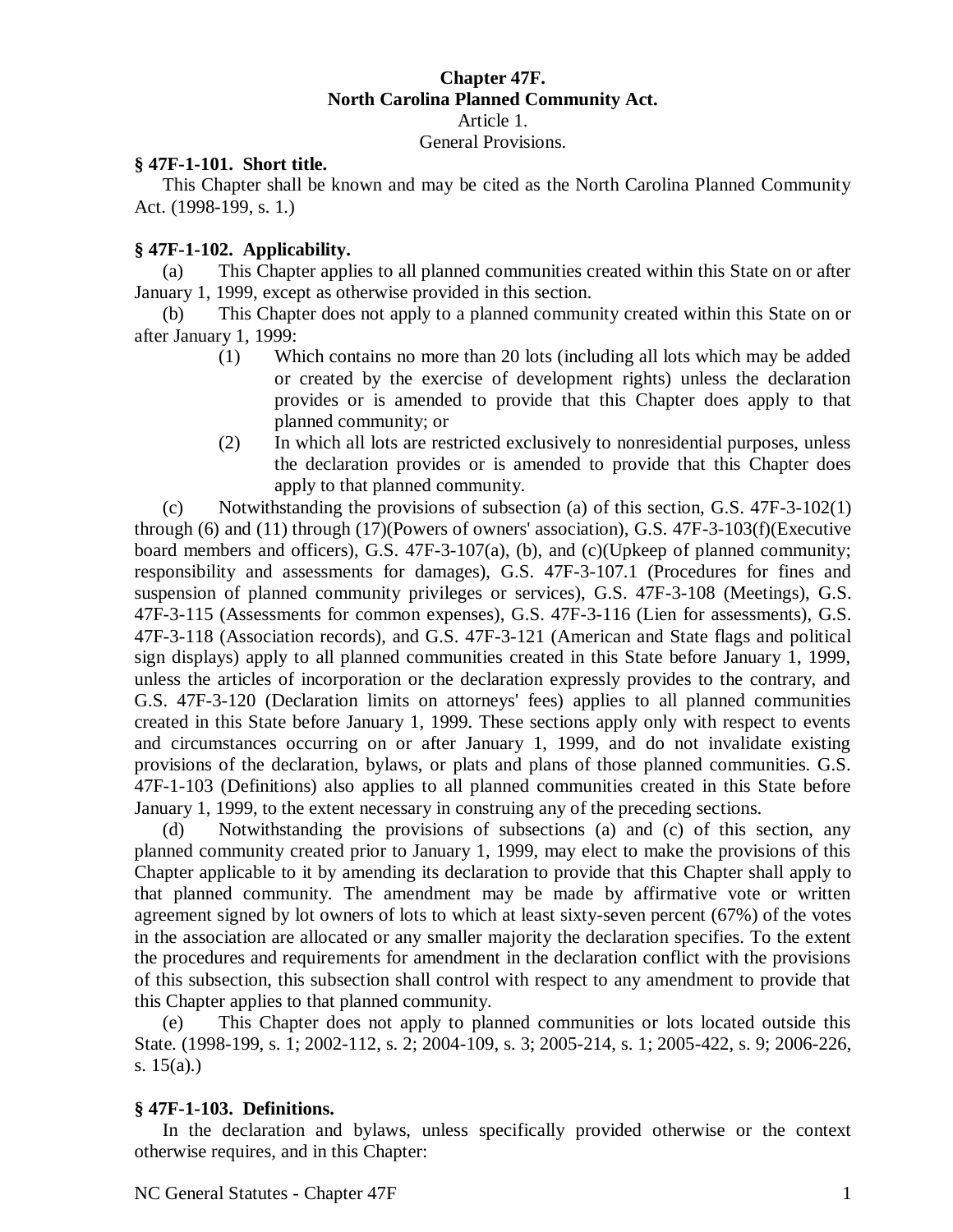- (1) Reserved.
- (2) "Allocated interests" means the common expense liability and votes in the association allocated to each lot.
- (3) "Association" or "owners' association" means the association organized as allowed under North Carolina law, including G.S. 47F-3-101.
- (4) "Common elements" means any real estate within a planned community owned or leased by the association, other than a lot.
- (5) "Common expenses" means expenditures made by or financial liabilities of the association, together with any allocations to reserves.
- (6) "Common expense liability" means the liability for common expenses allocated to each lot as permitted by this Chapter, the declaration or otherwise by law.
- (7) "Condominium" means real estate, as defined and created under Chapter 47C [of the General Statutes].
- (8) "Cooperative" means real estate owned by a corporation, trust, trustee, partnership, or unincorporated association, where the governing instruments of that organization provide that each of the organization's members, partners, stockholders, or beneficiaries is entitled to exclusive occupancy of a designated portion of that real estate.
- (9) "Declarant" means any person or group of persons acting in concert who (i) as part of a common promotional plan, offers to dispose of the person's or group's interest in a lot not previously disposed of, or (ii) reserves or succeeds to any special declarant right.
- (10) "Declaration" means any instruments, however denominated, that create a planned community and any amendments to those instruments.
- (11), (12) Reserved.
- (13) "Executive board" means the body, regardless of name, designated in the declaration to act on behalf of the association.
- (14), (15) Reserved.
- (16) "Leasehold planned community" means a planned community in which all or a portion of the real estate is subject to a lease, the expiration or termination of which will terminate the planned community or reduce its size.
- (17) "Lessee" means the party entitled to present possession of a leased lot whether lessee, sublessee, or assignee.
- (18) "Limited common element" means a portion of the common elements allocated by the declaration or by operation of law for the exclusive use of one or more but fewer than all of the lots.
- (19) "Lot" means a physical portion of the planned community designated for separate ownership or occupancy by a lot owner.
- (20) "Lot owner" means a declarant or other person who owns a lot, or a lessee of a lot in a leasehold planned community whose lease expires simultaneously with any lease the expiration or termination of which will remove the lot from the planned community, but does not include a person having an interest in a lot solely as security for an obligation.
- (21) "Master association" means an organization described in G.S. 47F-2-120, whether or not it is also an association described in G.S. 47F-3-101.
- (22) "Person" means a natural person, corporation, business trust, estate, trust, partnership, association, joint venture, government, governmental subdivision or agency, or other legal or commercial entity.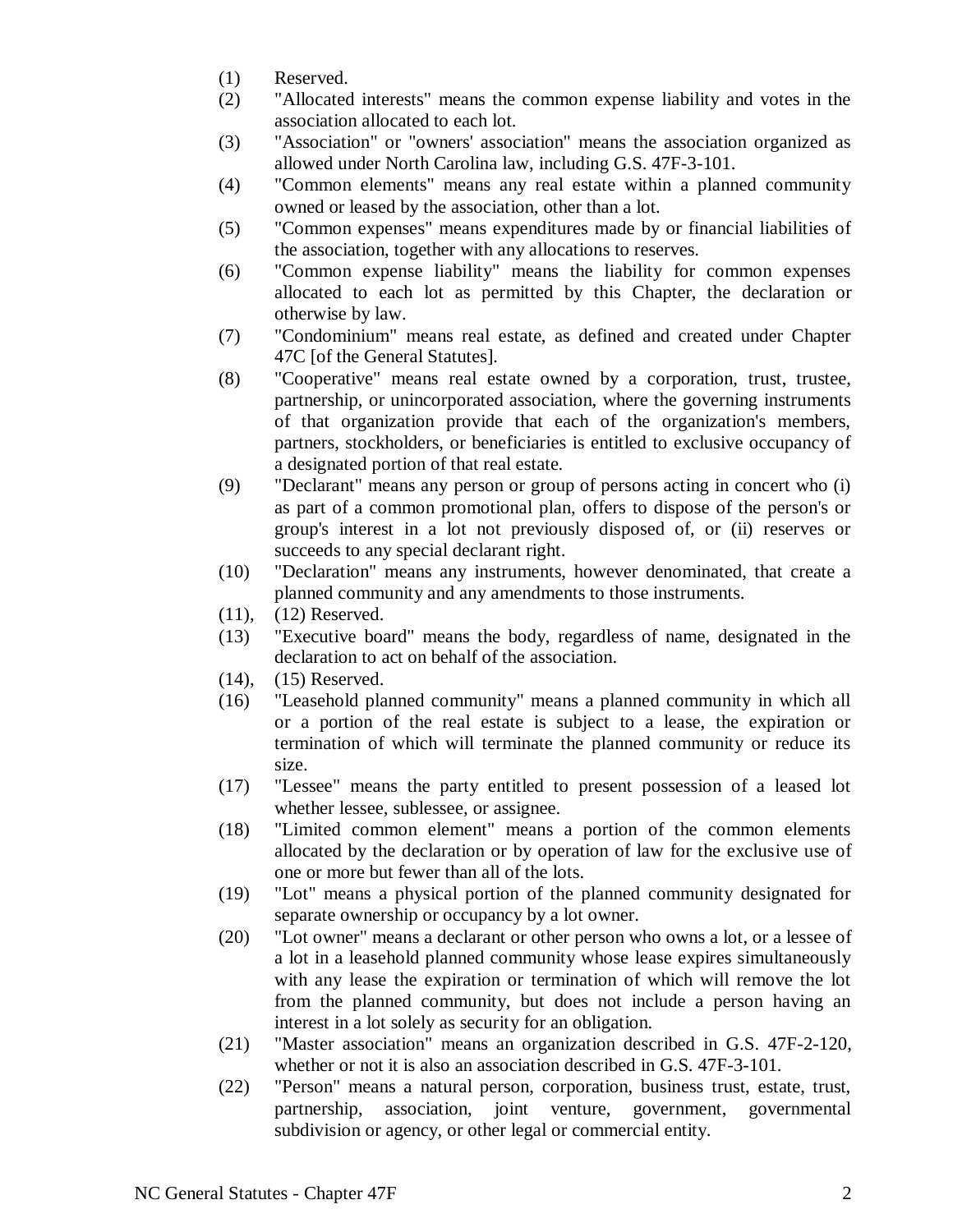- (23) "Planned community" means real estate with respect to which any person, by virtue of that person's ownership of a lot, is expressly obligated by a declaration to pay real property taxes, insurance premiums, or other expenses to maintain, improve, or benefit other lots or other real estate described in the declaration. For purposes of this act, neither a cooperative nor a condominium is a planned community, but real estate comprising a condominium or cooperative may be part of a planned community. "Ownership of a lot" does not include holding a leasehold interest of less that [than] 20 years in a lot, including renewal options.
- (24) "Purchaser" means any person, other than a declarant or a person in the business of selling real estate for the purchaser's own account, who by means of a voluntary transfer acquires a legal or equitable interest in a lot, other than (i) a leasehold interest (including renewal options) of less than 20 years, or (ii) as security for an obligation.
- (25) "Real estate" means any leasehold or other estate or interest in, over, or under land, including structures, fixtures, and other improvements and interests which by custom, usage, or law pass with a conveyance of land though not described in the contract of sale or instrument of conveyance. "Real estate" includes parcels with or without upper or lower boundaries, and spaces that may be filled with air or water.
- (26) "Reasonable attorneys' fees" means attorneys' fees reasonably incurred without regard to any limitations on attorneys' fees which otherwise may be allowed by law.
- (27) Reserved.
- (28) "Special declarant rights" means rights reserved for the benefit of a declarant including, without limitation, any right (i) to complete improvements indicated on plats and plans filed with the declaration; (ii) to exercise any development right; (iii) to maintain sales offices, management offices, signs advertising the planned community, and models; (iv) to use easements through the common elements for the purpose of making improvements within the planned community or within real estate which may be added to the planned community; (v) to make the planned community part of a larger planned community or group of planned communities; (vi) to make the planned community subject to a master association; or (vii) to appoint or remove any officer or executive board member of the association or any master association during any period of declarant control.
- (29) Reserved. (1998-199, s. 1.)

## **§ 47F-1-104. Variation.**

(a) Except as specifically provided in specific sections of this Chapter, the provisions of this Chapter may not be varied by the declaration or bylaws.

(b) The provisions of this Chapter may not be varied by agreement; however, after breach of a provision of this Chapter, rights created hereunder may be knowingly waived in writing.

(c) Notwithstanding any of the provisions of this Chapter, a declarant may not act under a power of attorney or proxy or use any other device to evade the limitations or prohibitions of this Chapter, the declaration, or the bylaws. (1998-199, s. 1.)

# **§ 47F-1-105. Reserved for future codification purposes.**

# **§ 47F-1-106. Applicability of local ordinances, regulations, and building codes.**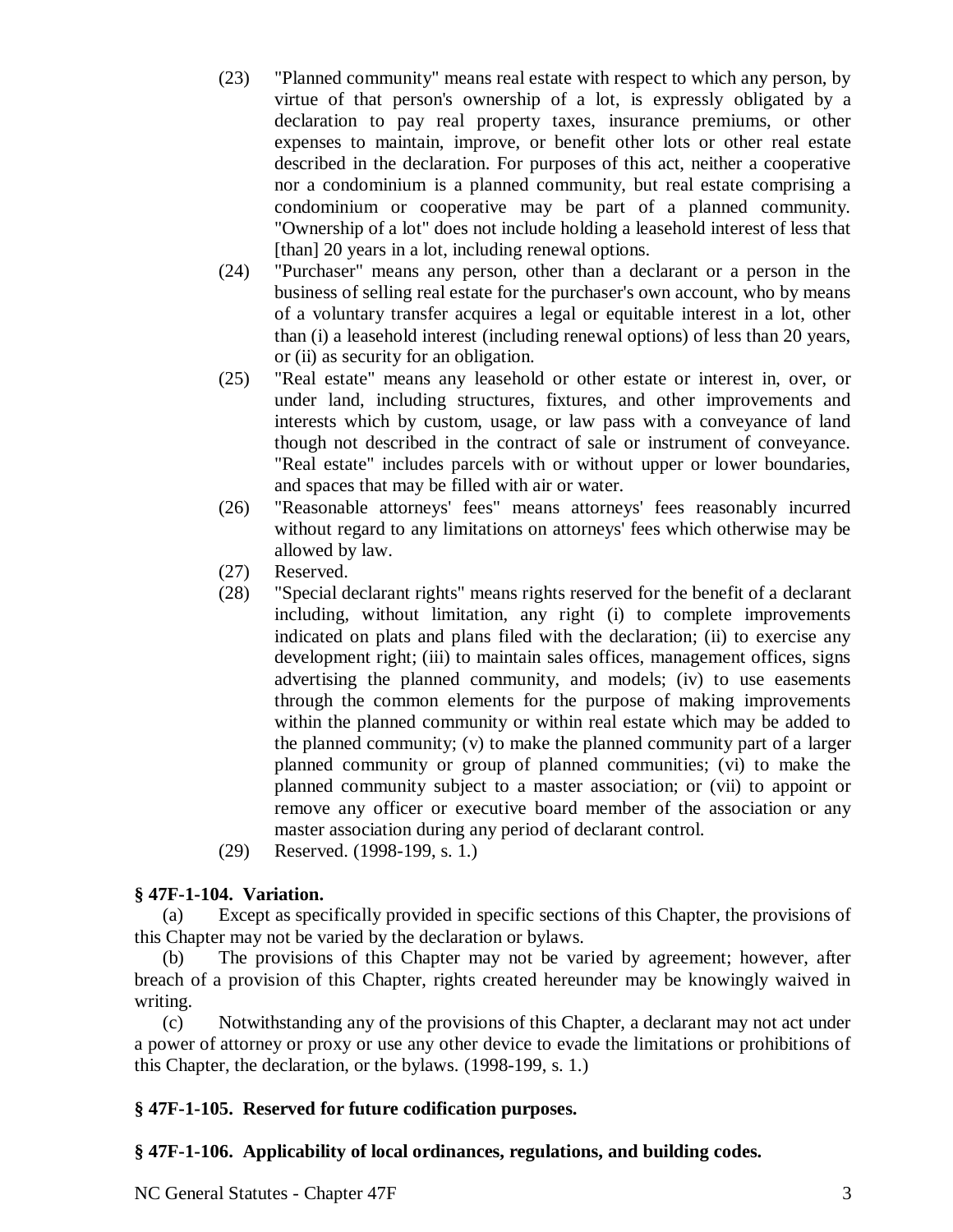A zoning, subdivision, or building code or other real estate use law, ordinance, or regulation may not prohibit a planned community or impose any requirement upon a planned community which it would not impose upon a substantially similar development under a different form of ownership or administration. Otherwise, no provision of this Chapter invalidates or modifies any provision of any zoning, subdivision, or building code or any other real estate use law, ordinance, or regulation. No local ordinance or regulation may require the recordation of a declaration prior to the date required by this Chapter. (1998-199, s. 1.)

### **§ 47F-1-107. Eminent domain.**

(a) If a lot is acquired by eminent domain, or if part of a lot is acquired by eminent domain leaving the lot owner with a remnant which may not practically or lawfully be used for any purpose permitted by the declaration, the award shall compensate the lot owner for his lot and its interest in the common element. Upon acquisition, unless the decree otherwise provides, the lot's allocated interests are automatically reallocated to the remaining lots in proportion to the respective allocated interests of those lots before the taking, exclusive of the lot taken.

(b) Except as provided in subsection (a) of this section, if part of a lot is acquired by eminent domain, the award shall compensate the lot owner for the reduction in value of the lot. Upon acquisition, unless the decree otherwise provides, (i) that lot's allocated interests are reduced in proportion to the reduction in the size of the lot, or on any other basis specified in the declaration, and (ii) the portion of the allocated interests divested from the partially acquired lot are automatically reallocated to that lot and the remaining lots in proportion to the respective allocated interests of those lots before the taking, with the partially acquired lot participating in the reallocation on the basis of its reduced allocated interests.

(c) If there is any reallocation under subsection (a) or (b) of this section, the association shall promptly prepare, execute, and record an amendment to the declaration reflecting the reallocations. Any remnant of a lot remaining after part of a lot is taken under this subsection is thereafter a common element.

(d) If part of the common elements is acquired by eminent domain, the portion of the award attributable to the common elements taken shall be paid to the association. Unless the declaration provides otherwise, any portion of the award attributable to the acquisition of a limited common element shall be apportioned among the owners of the lots to which that limited common element was allocated at the time of acquisition based on their allocated interest in the common elements before the taking.

(e) The court decree shall be recorded in every county in which any portion of the planned community is located. (1998-199, s. 1.)

## **§ 47F-1-108. Supplemental general principles of law applicable.**

The principles of law and equity as well as other North Carolina statutes (including the provisions of the North Carolina Nonprofit Corporation Act) supplement the provisions of this Chapter, except to the extent inconsistent with this Chapter. When these principles or statutes are inconsistent or conflict with this Chapter, the provisions of this Chapter will control. (1998-199, s. 1.)

### **§ 47F-1-109. Reserved for future codification purposes.**

### Article 2.

Creation, Alteration, and Termination of Planned Communities.

### **§ 47F-2-101. Creation of the planned community.**

A declaration creating a planned community shall be executed in the same manner as a deed, shall be recorded in every county in which any portion of the planned community is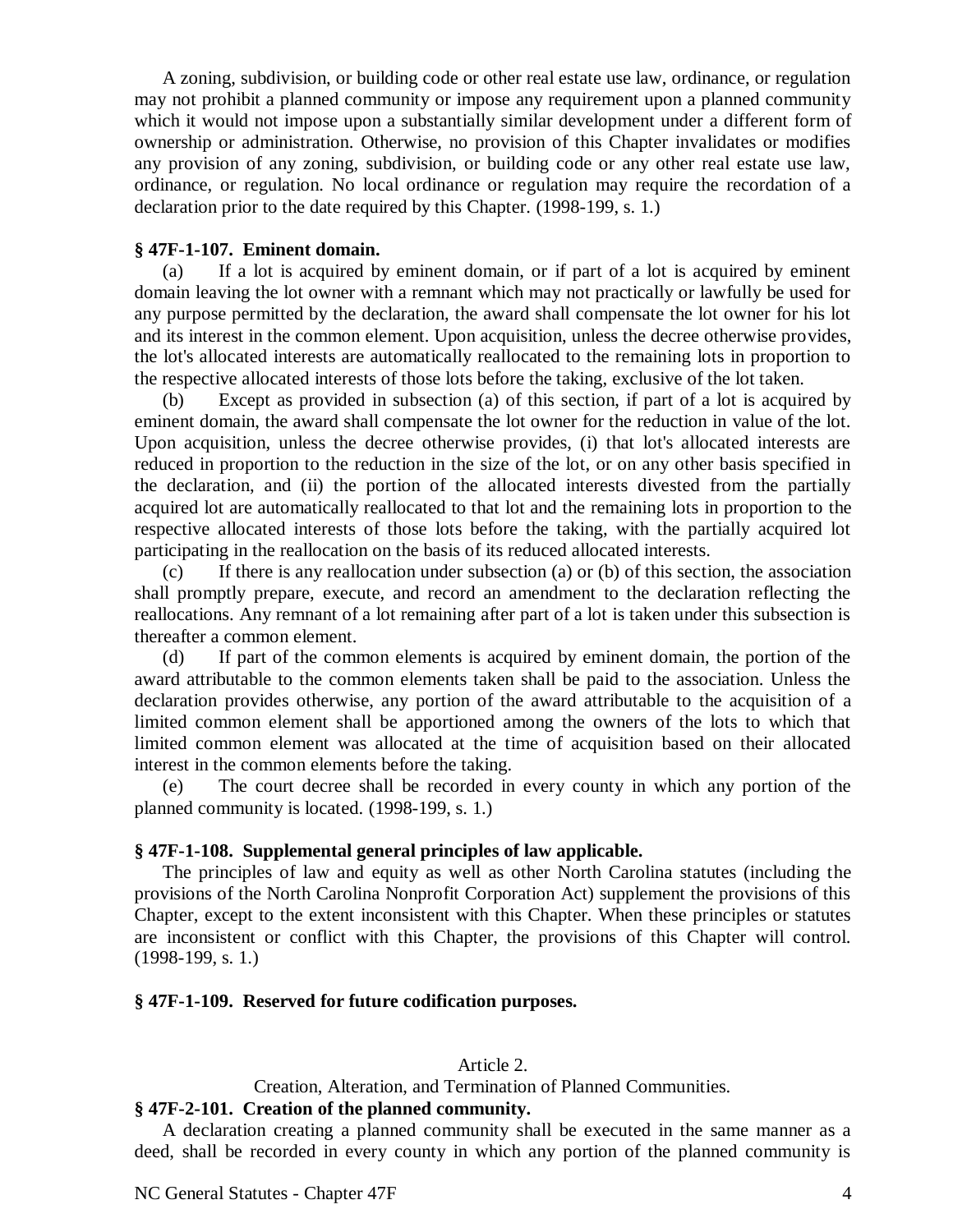located, and shall be indexed in the Grantee index in the name of the planned community and the association and in the Grantor index in the name of each person executing the declaration. (1998-199, s. 1.)

## **§ 47F-2-102. Reserved for future codification purposes.**

### **§ 47F-2-103. Construction and validity of declaration and bylaws.**

(a) All provisions of the declaration and bylaws are severable.

(b) The rule against perpetuities may not be applied to defeat any provision of the declaration, bylaws, rules, or regulations adopted pursuant to G.S. 47F-3-102(1).

(c) In the event of a conflict between the provisions of the declaration and the bylaws, the declaration prevails except to the extent the declaration is inconsistent with this Chapter.

(d) Title to a lot and common elements is not rendered unmarketable or otherwise affected by reason of an insubstantial failure of the declaration to comply with this Chapter. Whether a substantial failure to comply with this Chapter impairs marketability shall be determined by the law of this State relating to marketability. (1998-199, s. 1.)

## **§§ 47F-2-104 through 47F-2-116. Reserved for future codification purposes.**

### **§ 47F-2-117. Amendment of declaration.**

(a) Except in cases of amendments that may be executed by a declarant under the terms of the declaration or by certain lot owners under G.S. 47F-2-118(b), the declaration may be amended only by affirmative vote or written agreement signed by lot owners of lots to which at least sixty-seven percent (67%) of the votes in the association are allocated, or any larger majority the declaration specifies or by the declarant if necessary for the exercise of any development right. The declaration may specify a smaller number only if all of the lots are restricted exclusively to nonresidential use.

(b) No action to challenge the validity of an amendment adopted pursuant to this section may be brought more than one year after the amendment is recorded.

(c) Every amendment to the declaration shall be recorded in every county in which any portion of the planned community is located and is effective only upon recordation. An amendment shall be indexed in the Grantee index in the name of the planned community and the association and in the Grantor index in the name of each person executing the amendment.

(d) Reserved.

(e) Amendments to the declaration required by this Chapter to be recorded by the association shall be prepared, executed, recorded, and certified in accordance with G.S. 47-41. (1998-199, s. 1.)

## **§ 47F-2-118. Termination of planned community.**

(a) Except in the case of taking of all the lots by eminent domain (G.S. 47F-1-107), a planned community may be terminated only by agreement of lot owners of lots to which at least eighty percent (80%) of the votes in the association are allocated, or any larger percentage the declaration specifies. The declaration may specify a smaller percentage only if all of the lots in the planned community are restricted exclusively to nonresidential uses.

(b) An agreement to terminate shall be evidenced by the execution of a termination agreement, or ratifications thereof, in the same manner as a deed, by the requisite number of lot owners. The termination agreement shall specify a date after which the agreement will be void unless it is recorded before that date. A termination agreement and all ratifications thereof shall be recorded in every county in which a portion of the planned community is situated and is effective only upon recordation.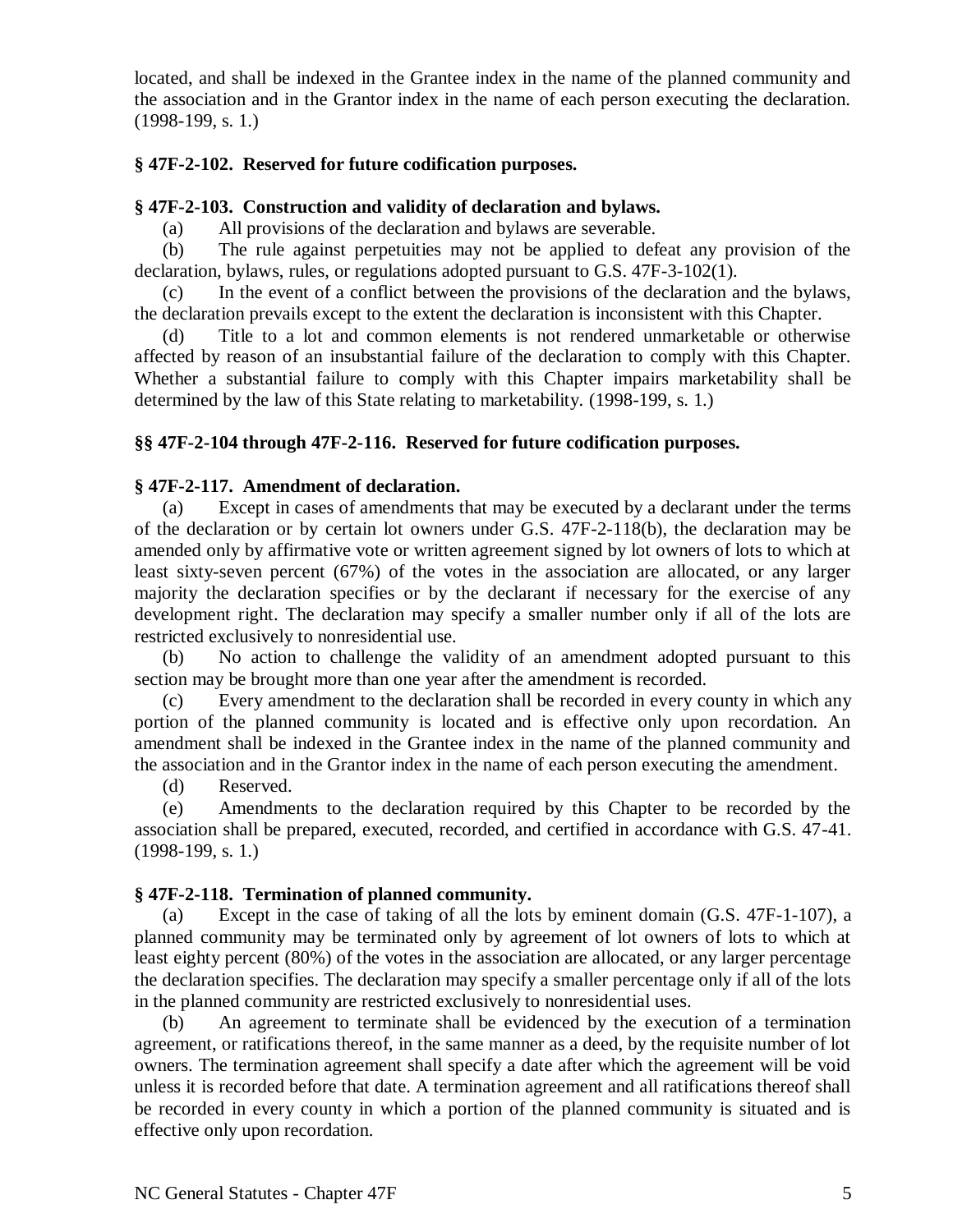(c) A termination agreement may provide for sale of the common elements, but may not require that the lots be sold following termination, unless the declaration as originally recorded provided otherwise or unless all the lot owners consent to the sale. If, pursuant to the agreement, any real estate in the planned community is to be sold following termination, the termination agreement shall set forth the minimum terms of the sale.

(d) The association, on behalf of the lot owners, may contract for the sale of real estate in the planned community, but the contract is not binding until approved pursuant to subsections (a) and (b) of this section. Until the sale has been concluded and the proceeds thereof distributed, the association continues in existence with all powers it had before termination. Proceeds of the sale shall be distributed to lot owners and lienholders as their interests may appear, as provided in the termination agreement.

(e) If the real estate constituting the planned community is not to be sold following termination, title to the common elements vests in the lot owners upon termination as tenants in common in proportion to their respective interests as provided in the termination agreement.

(f) Following termination of the planned community, the proceeds of any sale of real estate, together with the assets of the association, are held by the association as trustee for lot owners and holders of liens on the lots as their interests may appear. All other creditors of the association are to be treated as if they had perfected liens on the common elements immediately before termination.

(g) If the termination agreement does not provide for the distribution of sales proceeds pursuant to subsection (d) of this section or the vesting of title pursuant to subsection (e) of this section, sales proceeds shall be distributed and title shall vest in accordance with each lot owner's allocated share of common expense liability.

(h) Except as provided in subsection (i) of this section, foreclosure or enforcement of a lien or encumbrance against the common elements does not of itself terminate the planned community, and foreclosure or enforcement of a lien or encumbrance against a portion of the common elements other than withdrawable real estate does not withdraw that portion from the planned community. Foreclosure or enforcement of a lien or encumbrance against withdrawable real estate does not of itself withdraw that real estate from the planned community, but the person taking title thereto has the right to require from the association, upon request, an amendment excluding the real estate from the planned community.

If a lien or encumbrance against a portion of the real estate comprising the planned community has priority over the declaration and the lien or encumbrance has not been partially released, the parties foreclosing the lien or encumbrance may, upon foreclosure, record an instrument excluding the real estate subject to that lien or encumbrance from the planned community. (1998-199, s. 1.)

## **§ 47F-2-119. Reserved for future codification purposes.**

## **§ 47F-2-120. Master associations.**

If the declaration for a planned community provides that any of the powers described in G.S. 47F-3-102 are to be exercised by or may be delegated to a profit or nonprofit corporation which exercises those or other powers on behalf of one or more other planned communities or for the benefit of the lot owners of one or more other planned communities, all provisions of this act applicable to lot owners' associations apply to any such corporation. (1998-199, s. 1.)

## **§ 47F-2-121. Merger or consolidation of planned communities.**

(a) Any two or more planned communities, by agreement of the lot owners as provided in subsection (b) of this section, may be merged or consolidated into a single planned community. In the event of a merger or consolidation, unless the agreement otherwise provides, the resultant planned community is, for all purposes, the legal successor of all of the preexisting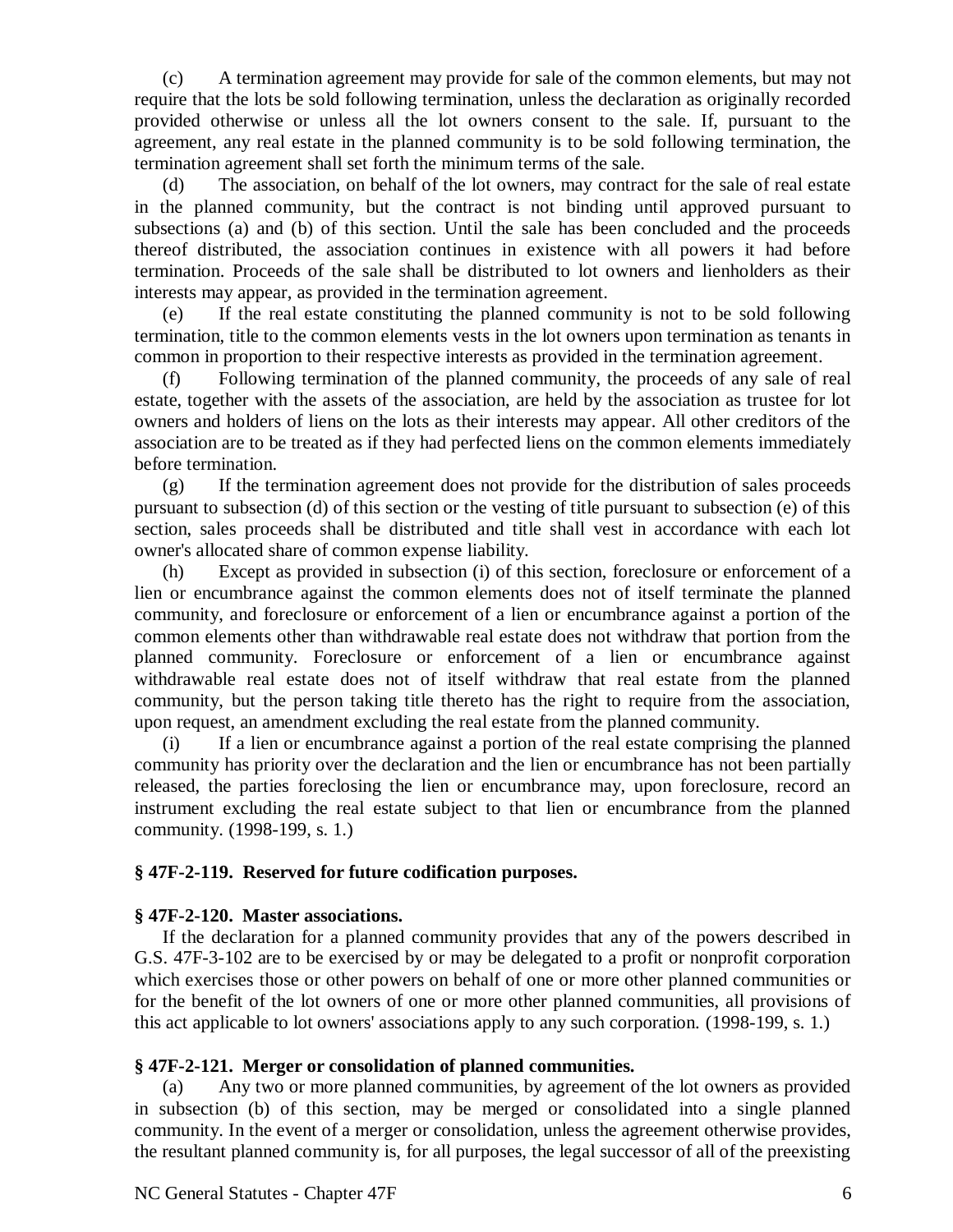planned communities, and the operations and activities of all associations of the preexisting planned communities shall be merged or consolidated into a single association which shall hold all powers, rights, obligations, assets, and liabilities of all preexisting associations.

(b) An agreement of two or more planned communities to merge or consolidate pursuant to subsection (a) of this section shall be evidenced by an agreement prepared, executed, recorded, and certified by the president of the association of each of the preexisting planned communities following approval by owners of lots to which are allocated the percentage of votes in each planned community required to terminate that planned community. Any such agreement shall be recorded in every county in which a portion of the planned community is located and is not effective until recorded.

(c) Every merger or consolidation agreement shall provide for the reallocation of the allocated interests in the new association among the lots of the resultant planned community either (i) by stating the reallocations or the formulas upon which they are based or (ii) by stating the percentage of overall common expense liabilities and votes in the new association which are allocated to all of the lots comprising each of the preexisting planned communities, and providing that the portion of the percentages allocated to each lot formerly comprising a part of the preexisting planned community shall be equal to the percentages of common expense liabilities and votes in the association allocated to that lot by the declaration of the preexisting planned community. (1998-199, s. 1.)

### Article 3.

Management of Planned Community.

# **§ 47F-3-101. Organization of owners' association.**

A lot owners' association shall be incorporated no later than the date the first lot in the planned community is conveyed. The membership of the association at all times shall consist exclusively of all the lot owners or, following termination of the planned community, of all persons entitled to distributions of proceeds under G.S. 47F-2-118. Every association created after the effective date of this Chapter shall be organized as a nonprofit corporation. (1998-199, s. 1.)

### **§ 47F-3-102. Powers of owners' association.**

Unless the articles of incorporation or the declaration expressly provides to the contrary, the association may:

- (1) Adopt and amend bylaws and rules and regulations;
- (2) Adopt and amend budgets for revenues, expenditures, and reserves and collect assessments for common expenses from lot owners;
- (3) Hire and discharge managing agents and other employees, agents, and independent contractors;
- (4) Institute, defend, or intervene in litigation or administrative proceedings on matters affecting the planned community;
- (5) Make contracts and incur liabilities;
- (6) Regulate the use, maintenance, repair, replacement, and modification of common elements;
- (7) Cause additional improvements to be made as a part of the common elements;
- (8) Acquire, hold, encumber, and convey in its own name any right, title, or interest to real or personal property, provided that common elements may be conveyed or subjected to a security interest only pursuant to G.S. 47F-3-112;
- (9) Grant easements, leases, licenses, and concessions through or over the common elements;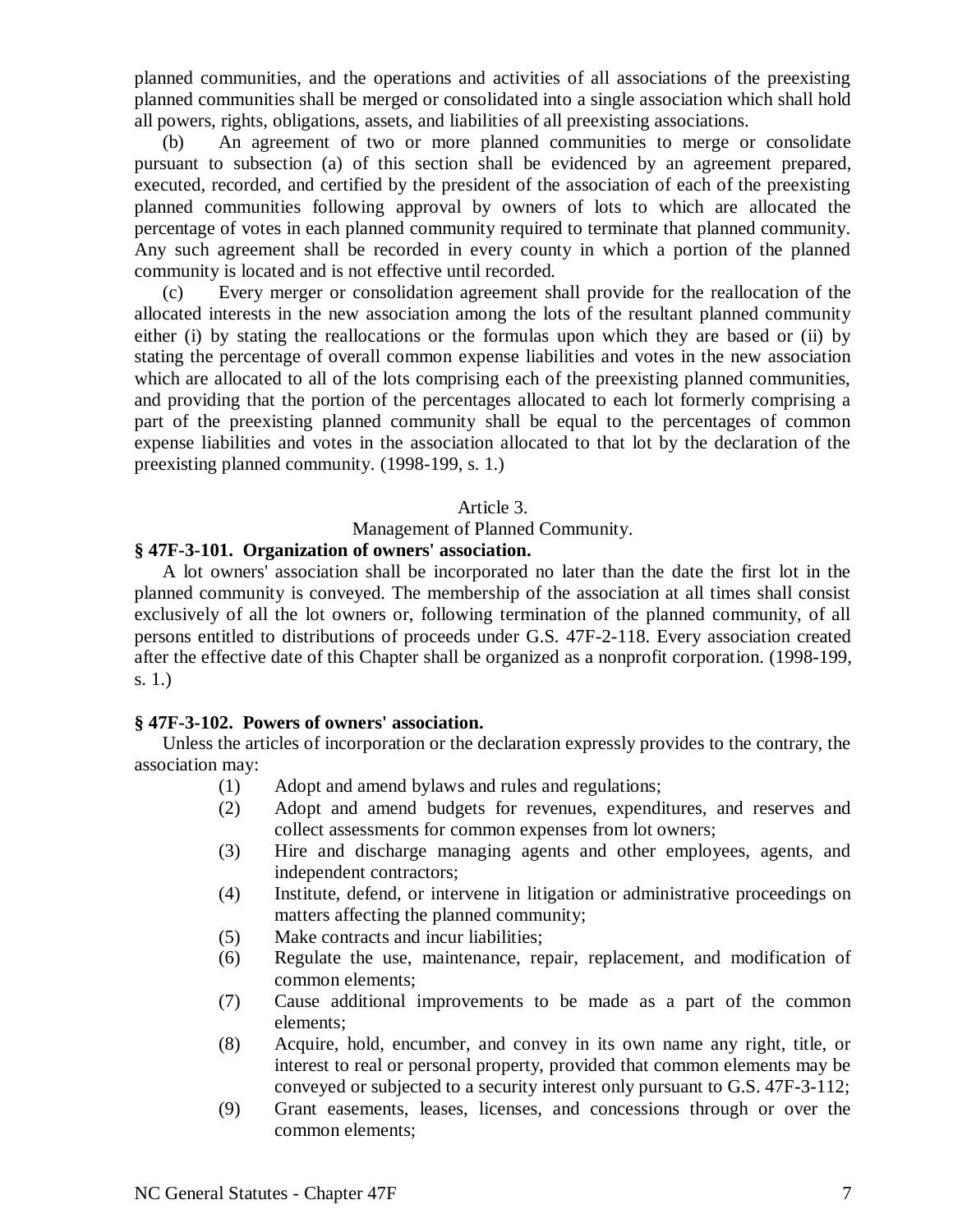- (10) Impose and receive any payments, fees, or charges for the use, rental, or operation of the common elements other than the limited common elements and for services provided to lot owners;
- (11) Impose reasonable charges for late payment of assessments, not to exceed the greater of twenty dollars (\$20.00) per month or ten percent (10%) of any assessment installment unpaid and, after notice and an opportunity to be heard, suspend privileges or services provided by the association (except rights of access to lots) during any period that assessments or other amounts due and owing to the association remain unpaid for a period of 30 days or longer;
- (12) After notice and an opportunity to be heard, impose reasonable fines or suspend privileges or services provided by the association (except rights of access to lots) for reasonable periods for violations of the declaration, bylaws, and rules and regulations of the association;
- (13) Impose reasonable charges in connection with the preparation and recordation of documents, including, without limitation, amendments to the declaration or statements of unpaid assessments;
- (14) Provide for the indemnification of and maintain liability insurance for its officers, executive board, directors, employees, and agents;
- (15) Assign its right to future income, including the right to receive common expense assessments;
- (16) Exercise all other powers that may be exercised in this State by legal entities of the same type as the association; and
- (17) Exercise any other powers necessary and proper for the governance and operation of the association. (1998-199, s. 1; 2004-109, s. 4; 2005-422, s. 1.)

# **§ 47F-3-103. Executive board members and officers.**

(a) Except as provided in the declaration, in the bylaws, in subsection (b) of this section, or in other provisions of this Chapter, the executive board may act in all instances on behalf of the association. In the performance of their duties, officers and members of the executive board shall discharge their duties in good faith. Officers shall act according to the standards for officers of a nonprofit corporation set forth in G.S. 55A-8-42, and members shall act according to the standards for directors of a nonprofit corporation set forth in G.S. 55A-8-30.

(b) The executive board may not act unilaterally on behalf of the association to amend the declaration (G.S. 47F-2-117), to terminate the planned community (G.S. 47F-2-118), or to elect members of the executive board or determine the qualifications, powers and duties, or terms of office of executive board members (G.S. 47F-3-103(e)), but the executive board may unilaterally fill vacancies in its membership for the unexpired portion of any term. Notwithstanding any provision of the declaration or bylaws to the contrary, the lot owners, by a majority vote of all persons present and entitled to vote at any meeting of the lot owners at which a quorum is present, may remove any member of the executive board with or without cause, other than a member appointed by the declarant.

(c) Within 30 days after adoption of any proposed budget for the planned community, the executive board shall provide to all the lot owners a summary of the budget and a notice of the meeting to consider ratification of the budget, including a statement that the budget may be ratified without a quorum. The executive board shall set a date for a meeting of the lot owners to consider ratification of the budget, such meeting to be held not less than 10 nor more than 60 days after mailing of the summary and notice. There shall be no requirement that a quorum be present at the meeting. The budget is ratified unless at that meeting a majority of all the lot owners in the association or any larger vote specified in the declaration rejects the budget. In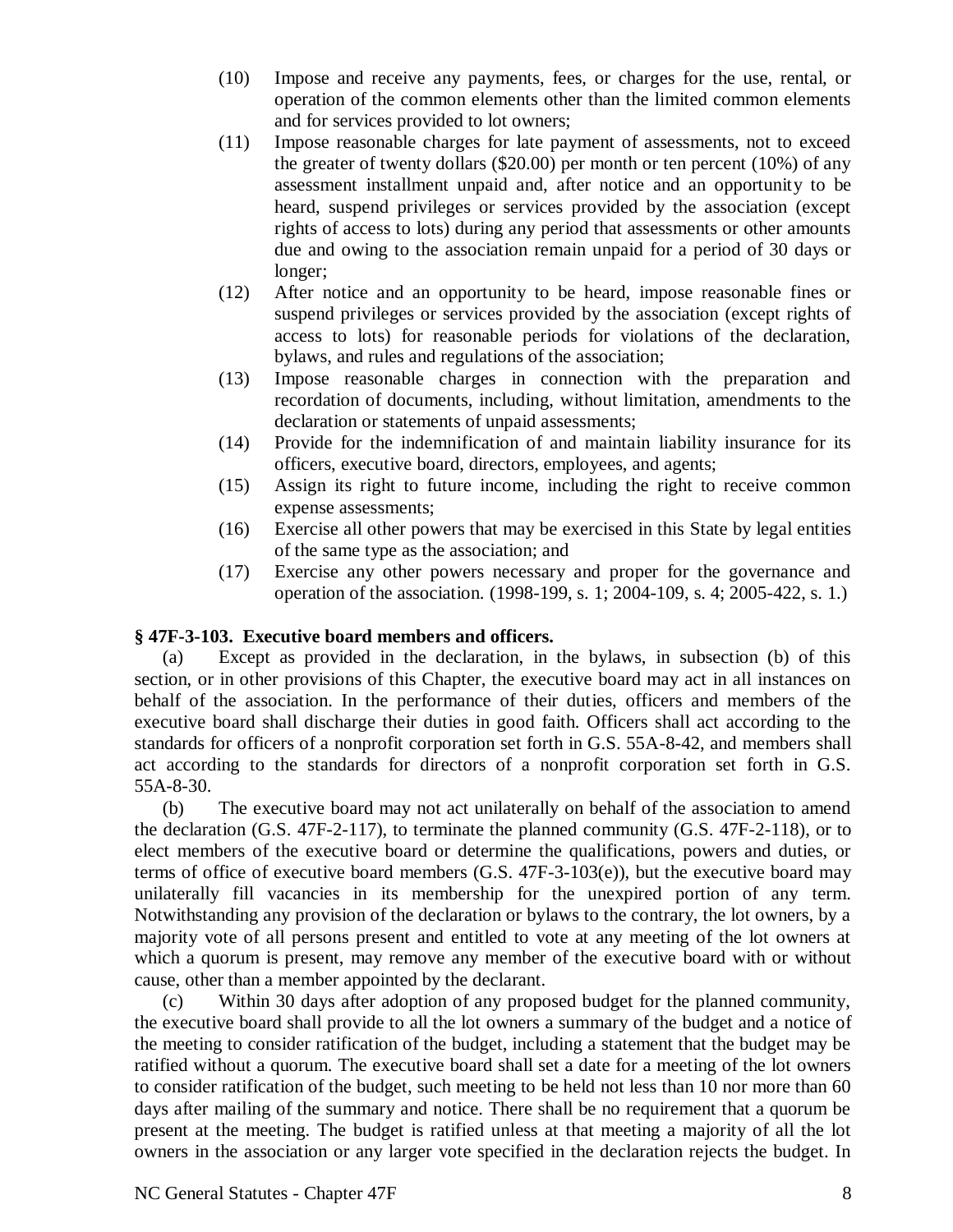the event the proposed budget is rejected, the periodic budget last ratified by the lot owners shall be continued until such time as the lot owners ratify a subsequent budget proposed by the executive board.

(d) The declaration may provide for a period of declarant control of the association, during which period a declarant, or persons designated by the declarant, may appoint and remove the officers and members of the executive board.

(e) Not later than the termination of any period of declarant control, the lot owners shall elect an executive board of at least three members, at least a majority of whom shall be lot owners. The executive board shall elect the officers. The executive board members and officers shall take office upon election.

(f) The association shall publish the names and addresses of all officers and board members of the association within 30 days of their election. (1998-199, s. 1; 2005-422, ss. 2, 3.)

## **§ 47F-3-104. Transfer of special declarant rights.**

Except for transfer of declarant rights pursuant to foreclosure, no special declarant right (G.S. 47F-1-103(28)) may be transferred except by an instrument evidencing the transfer recorded in every county in which any portion of the planned community is located. The instrument is not effective unless executed by the transferee. (1998-199, s. 1.)

## **§ 47F-3-105. Termination of contracts and leases of declarant.**

If entered into before the executive board elected by the lot owners pursuant to G.S. 47F-3-103(e) takes office, any contract or lease affecting or related to the planned community that is not bona fide or was unconscionable to the lot owners at the time entered into under the circumstances then prevailing, may be terminated without penalty by the association at any time after the executive board elected by the lot owners pursuant to G.S. 47F-3-103(e) takes office upon not less than 90 days' notice to the other party. (1998-199, s. 1.)

## **§ 47F-3-106. Bylaws.**

- (a) The bylaws of the association shall provide for:
	- (1) The number of members of the executive board and the titles of the officers of the association;
	- (2) Election by the executive board of officers of the association;
	- (3) The qualifications, powers and duties, terms of office, and manner of electing and removing executive board members and officers and filling vacancies;
	- (4) Which, if any, of its powers the executive board or officers may delegate to other persons or to a managing agent;
	- (5) Which of its officers may prepare, execute, certify, and record amendments to the declaration on behalf of the association; and
	- (6) The method of amending the bylaws.

(b) The bylaws may provide for any other matters the association deems necessary and appropriate. (1998-199, s. 1.)

## **§ 47F-3-107. Upkeep of planned community; responsibility and assessments for damages.**

(a) Except as otherwise provided in the declaration, G.S. 47F-3-113(h) or subsection (b) of this section, the association is responsible for causing the common elements to be maintained, repaired, and replaced when necessary and to assess the lot owners as necessary to recover the costs of such maintenance, repair, or replacement except that the costs of maintenance, repair, or replacement of a limited common element shall be assessed as provided in G.S. 47F-3-115(c)(1). Except as otherwise provided in the declaration, each lot owner is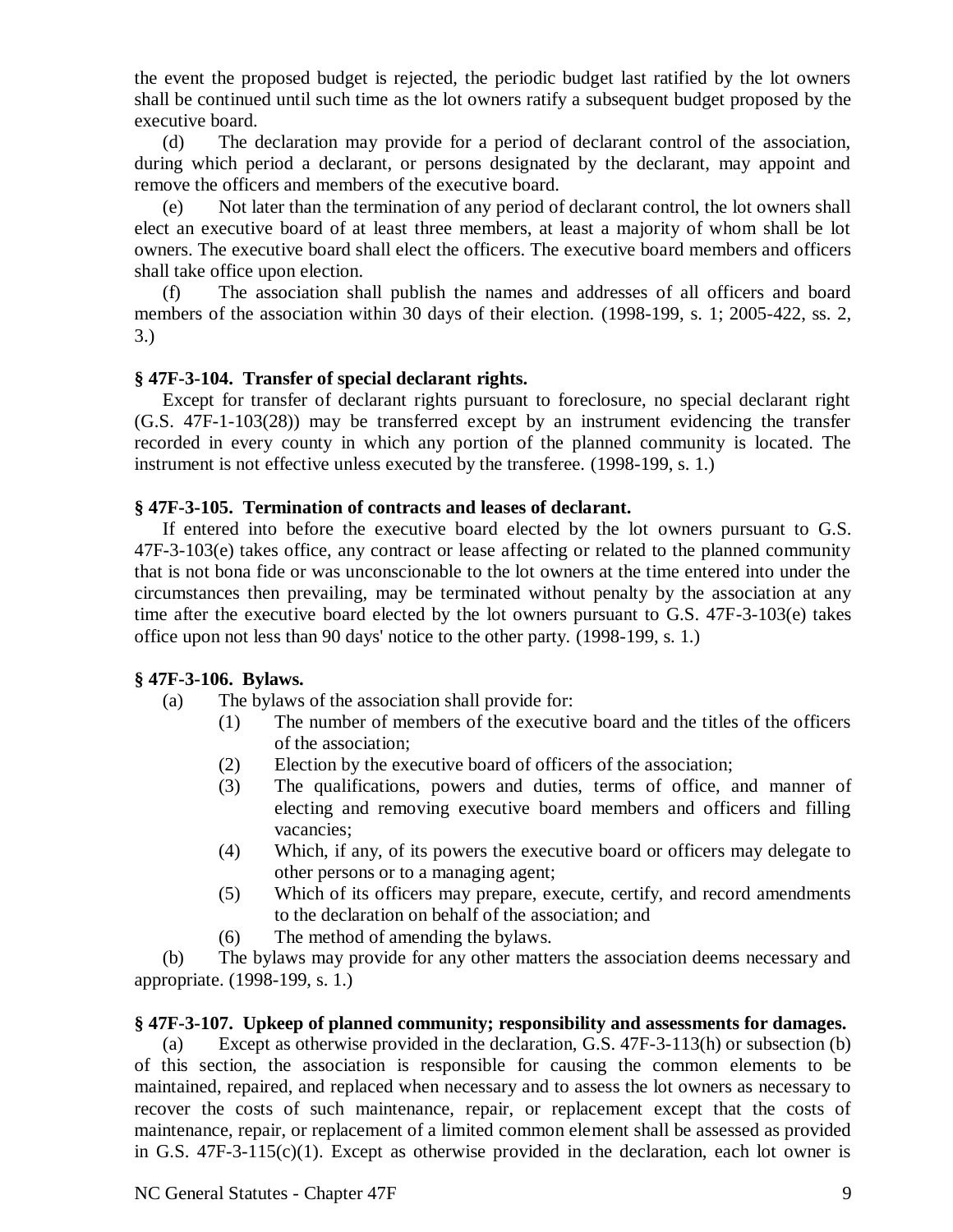responsible for the maintenance and repair of his lot and any improvements thereon. Each lot owner shall afford to the association and when necessary to another lot owner access through the lot owner's lot reasonably necessary for any such maintenance, repair, or replacement activity.

(b) If a lot owner is legally responsible for damage inflicted on any common element, the association may direct such lot owner to repair such damage, or the association may itself cause the repairs to be made and recover damages from the responsible lot owner.

(c) If damage is inflicted on any lot by an agent of the association in the scope of the agent's activities as such agent, the association is liable to repair such damage or to reimburse the lot owner for the cost of repairing such damages. The association shall also be liable for any losses to the lot owner.

(d) When the claim under subsection (b) or (c) of this section is less than or equal to the jurisdictional amount established for small claims by G.S. 7A-210, any aggrieved party may request that a hearing be held before an adjudicatory panel appointed by the executive board to determine if a lot owner is responsible for damages to any common element or the association is responsible for damages to any lot. If the executive board fails to appoint an adjudicatory panel to hear such matters, hearings under this section shall be held before the executive board. Such panel shall accord to the party charged with causing damages notice of the charge, opportunity to be heard and to present evidence, and notice of the decision. This panel may assess liability for each damage incident against each lot owner charged or against the association not in excess of the jurisdictional amount established for small claims by G.S. 7A-210. When the claim under subsection (b) or (c) of this section exceeds the jurisdictional amount established for small claims by G.S. 7A-210, liability of any lot owner charged or the association shall be determined as otherwise provided by law. Liabilities of lot owners determined by adjudicatory hearing or as otherwise provided by law shall be assessments secured by lien under G.S. 47F-3-116. Liabilities of the association determined by adjudicatory hearing or as otherwise provided by law may be offset by the lot owner against sums owing to the association and if so offset, shall reduce the amount of any lien of the association against the lot at issue.

(e) The association shall not be liable for maintenance, repair, and all other expenses in connection with any real estate which has not been incorporated into the planned community. (1998-199, s. 1.)

## **§ 47F-3-107.1. Procedures for fines and suspension of planned community privileges or services.**

Unless a specific procedure for the imposition of fines or suspension of planned community privileges or services is provided for in the declaration, a hearing shall be held before the executive board or an adjudicatory panel appointed by the executive board to determine if any lot owner should be fined or if planned community privileges or services should be suspended pursuant to the powers granted to the association in G.S. 47F-3-102(11) and (12). Any adjudicatory panel appointed by the executive board shall be composed of members of the association who are not officers of the association or members of the executive board. The lot owner charged shall be given notice of the charge, opportunity to be heard and to present evidence, and notice of the decision. If it is decided that a fine should be imposed, a fine not to exceed one hundred dollars (\$100.00) may be imposed for the violation and without further hearing, for each day more than five days after the decision that the violation occurs. Such fines shall be assessments secured by liens under G.S. 47F-3-116. If it is decided that a suspension of planned community privileges or services should be imposed, the suspension may be continued without further hearing until the violation or delinquency is cured. The lot owner may appeal the decision of an adjudicatory panel to the full executive board by delivering written notice of appeal to the executive board within 15 days after the date of the decision. The executive board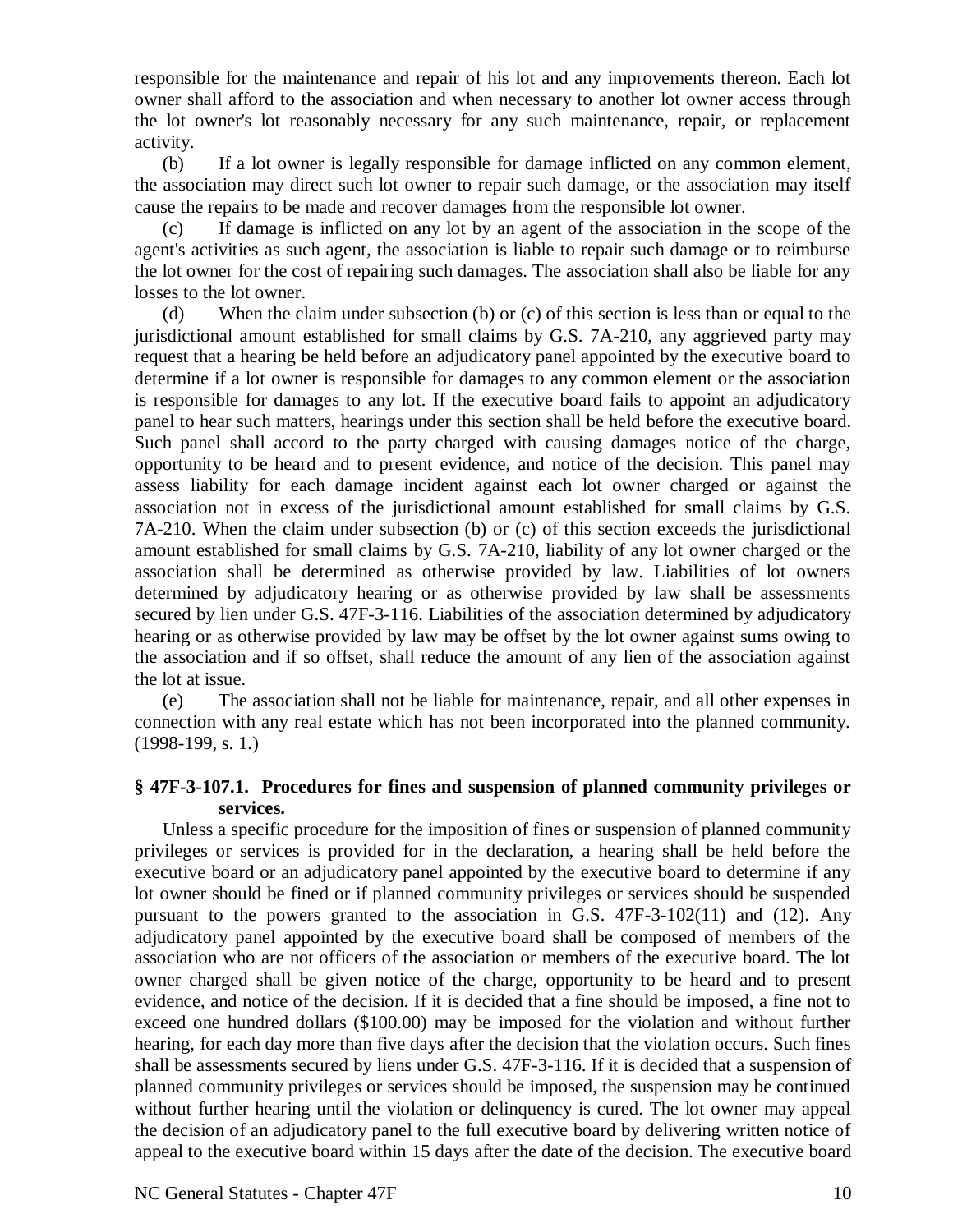may affirm, vacate, or modify the prior decision of the adjudicatory body. (1997-456, s. 27; 1998-199, s. 1; 2005-422, s. 4.)

## **§ 47F-3-108. Meetings.**

(a) A meeting of the association shall be held at least once each year. Special meetings of the association may be called by the president, a majority of the executive board, or by lot owners having ten percent (10%), or any lower percentage specified in the bylaws, of the votes in the association. Not less than 10 nor more than 60 days in advance of any meeting, the secretary or other officer specified in the bylaws shall cause notice to be hand-delivered or sent prepaid by United States mail to the mailing address of each lot or to any other mailing address designated in writing by the lot owner, or sent by electronic means, including by electronic mail over the Internet, to an electronic mailing address designated in writing by the lot owner. The notice of any meeting shall state the time and place of the meeting and the items on the agenda, including the general nature of any proposed amendment to the declaration or bylaws, any budget changes, and any proposal to remove a director or officer.

(b) Meetings of the executive board shall be held as provided in the bylaws. At regular intervals, the executive board meeting shall provide lot owners an opportunity to attend a portion of an executive board meeting and to speak to the executive board about their issues or concerns. The executive board may place reasonable restrictions on the number of persons who speak on each side of an issue and may place reasonable time restrictions on persons who speak.

(c) Except as otherwise provided in the bylaws, meetings of the association and the executive board shall be conducted in accordance with the most recent edition of Robert's Rules of Order Newly Revised. (1998-199, s. 1; 2004-109, s. 6; 2005-422, s. 5.)

## **§ 47F-3-109. Quorums.**

(a) Unless the bylaws provide otherwise, a quorum is present throughout any meeting of the association if persons entitled to cast ten percent (10%) of the votes which may be cast for election of the executive board are present in person or by proxy at the beginning of the meeting.

(b) Unless the bylaws specify a larger percentage, a quorum is deemed present throughout any meeting of the executive board if persons entitled to cast fifty percent (50%) of the votes on that board are present at the beginning of the meeting.

(c) In the event business cannot be conducted at any meeting because a quorum is not present, that meeting may be adjourned to a later date by the affirmative vote of a majority of those present in person or by proxy. Notwithstanding any provision to the contrary in the declaration or the bylaws, the quorum requirement at the next meeting shall be one-half of the quorum requirement applicable to the meeting adjourned for lack of a quorum. This provision shall continue to reduce the quorum by fifty percent (50%) from that required at the previous meeting, as previously reduced, until such time as a quorum is present and business can be conducted. (1998-199, s. 1.)

# **§ 47F-3-110. Voting; proxies.**

(a) If only one of the multiple owners of a lot is present at a meeting of the association, the owner who is present is entitled to cast all the votes allocated to that lot. If more than one of the multiple owners are present, the votes allocated to that lot may be cast only in accordance with the agreement of a majority in interest of the multiple owners, unless the declaration or bylaws expressly provide otherwise. Majority agreement is conclusively presumed if any one of the multiple owners casts the votes allocated to that lot without protest being made promptly to the person presiding over the meeting by any of the other owners of the lot.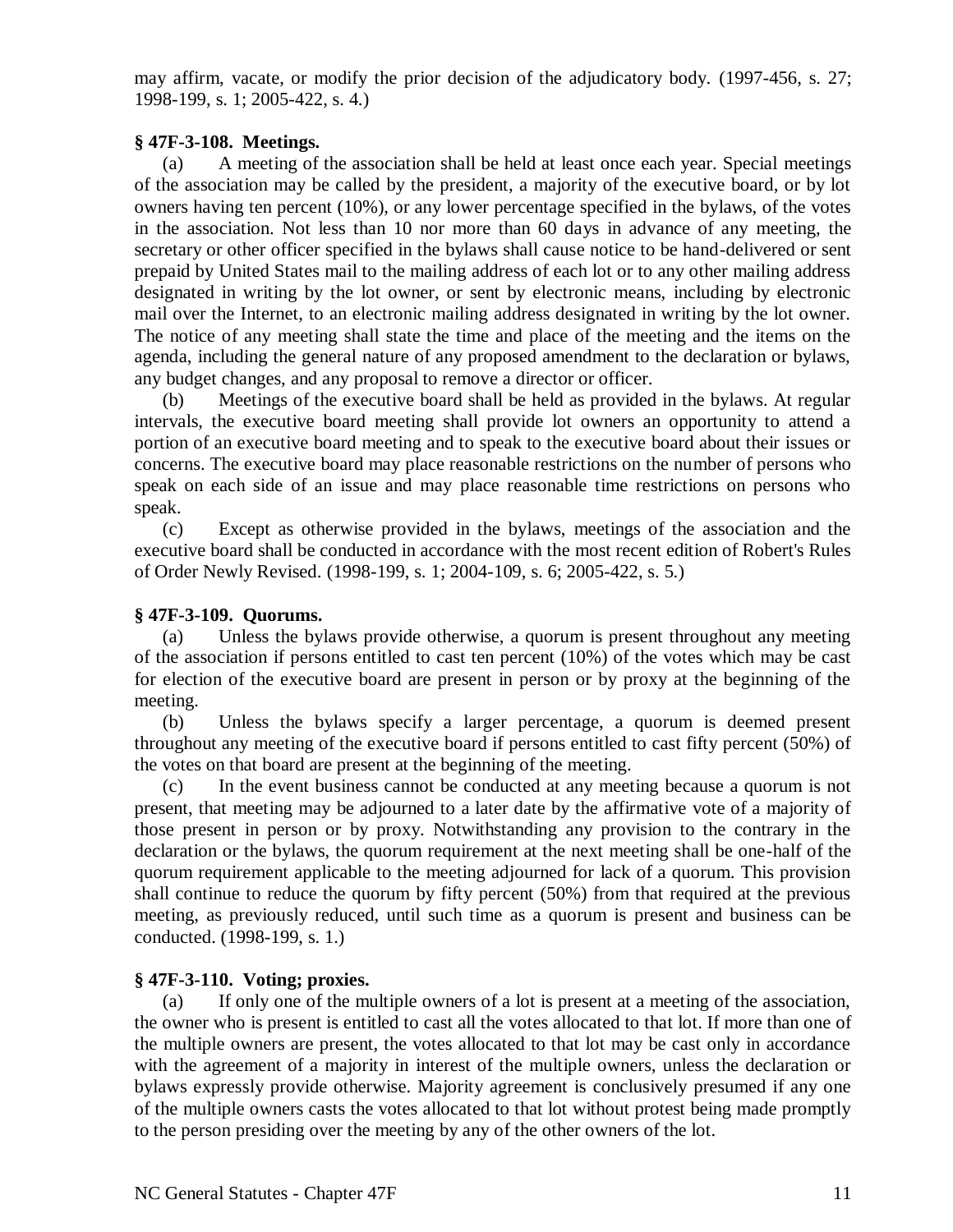(b) Votes allocated to a lot may be cast pursuant to a proxy duly executed by a lot owner. If a lot is owned by more than one person, each owner of the lot may vote or register protest to the casting of votes by the other owners of the lot through a duly executed proxy. A lot owner may not revoke a proxy given pursuant to this section except by actual notice of revocation to the person presiding over a meeting of the association. A proxy is void if it is not dated. A proxy terminates 11 months after its date, unless it specifies a shorter term.

(c) If the declaration requires that votes on specified matters affecting the planned community be cast by lessees rather than lot owners of leased lots, (i) the provisions of subsections (a) and (b) of this section apply to lessees as if they were lot owners; (ii) lot owners who have leased their lots to other persons may not cast votes on those specified matters; and (iii) lessees are entitled to notice of meetings, access to records, and other rights respecting those matters as if they were lot owners. Lot owners shall also be given notice, in the manner provided in G.S. 47F-3-108, of all meetings at which lessees may be entitled to vote.

(d) No votes allocated to a lot owned by the association may be cast.

(e) The declaration may provide that on specified issues only a defined subgroup of lot owners may vote provided:

- (1) The issue being voted is of special interest solely to the members of the subgroup; and
- (2) All except de minimis cost that will be incurred based on the vote taken will be assessed solely against those lot owners entitled to vote.

(f) For purposes of subdivision  $(e)(1)$  above, an issue to be voted on is not a special interest solely to a subgroup if it substantially affects the overall appearance of the planned community or substantially affects living conditions of lot owners not included in the voting subgroup. (1998-199, s. 1.)

### **§ 47F-3-111. Tort and contract liability.**

(a) Neither the association nor any lot owner except the declarant is liable for that declarant's torts in connection with any part of the planned community which that declarant has the responsibility to maintain.

(b) An action alleging a wrong done by the association shall be brought against the association and not against a lot owner.

(c) Any statute of limitation affecting the association's right of action under this section is tolled until the period of declarant control terminates. A lot owner is not precluded from bringing an action contemplated by this section because the person is a lot owner or a member of the association. (1998-199, s. 1.)

## **§ 47F-3-112. Conveyance or encumbrance of common elements.**

(a) Portions of the common elements may be conveyed or subjected to a security interest by the association if persons entitled to cast at least eighty percent (80%) of the votes in the association, or any larger percentage the declaration specifies, agree in writing to that action; provided that all the owners of lots to which any limited common element is allocated shall agree in order to convey that limited common element or subject it to a security interest. The declaration may specify a smaller percentage only if all the lots are restricted exclusively to nonresidential uses. Distribution of proceeds of the sale of a limited common element shall be as provided by agreement between the lot owners to which it is allocated and the association. Proceeds of the sale or financing of a common element (other than a limited common element) shall be an asset of the association.

(b) The association, on behalf of the lot owners, may contract to convey common elements or subject them to a security interest, but the contract is not enforceable against the association until approved pursuant to subsection (a) of this section. Thereafter, the association has all powers necessary and appropriate to effect the conveyance or encumbrance, free and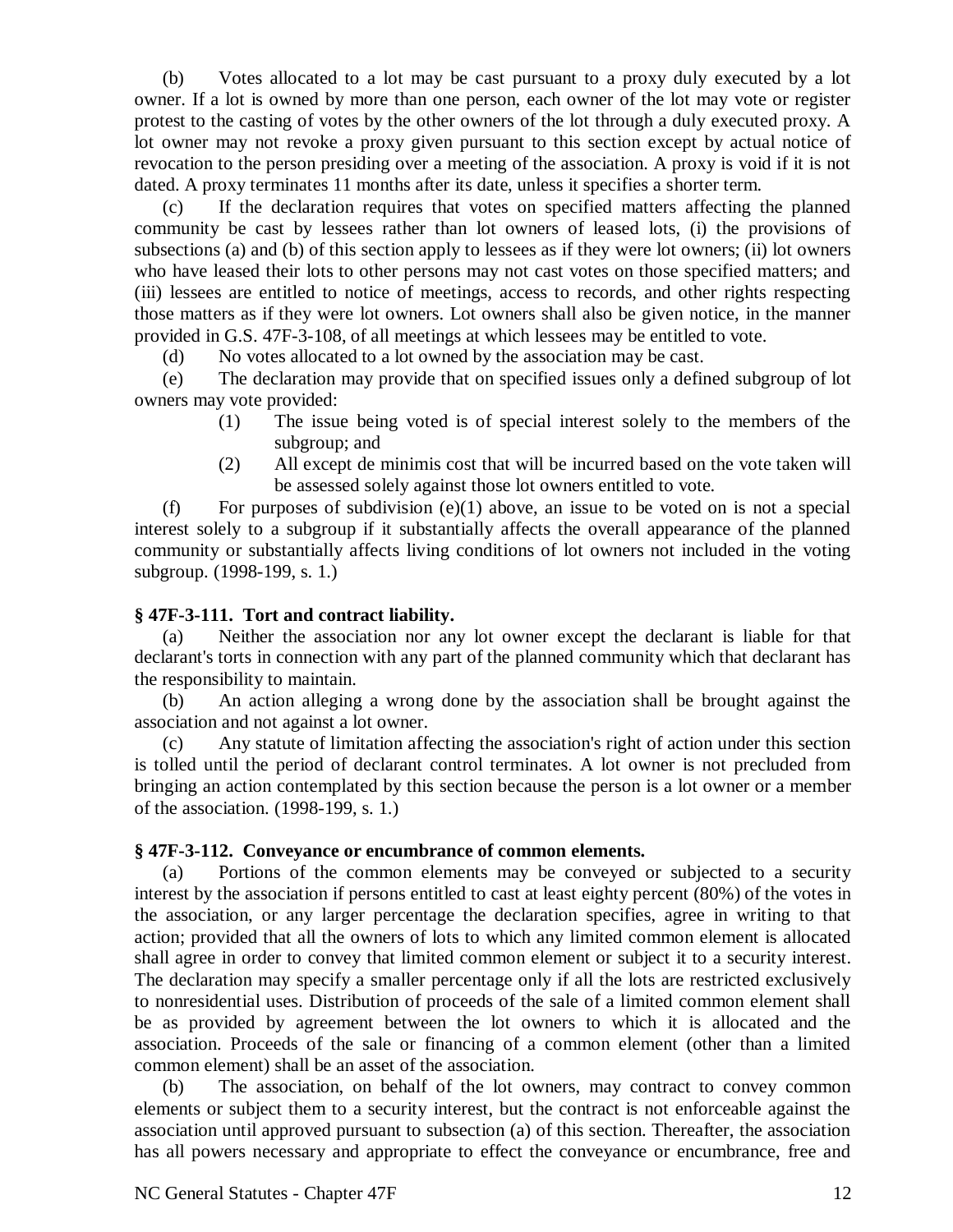clear of any interest of any lot owner or the association in or to the common element conveyed or encumbered, including the power to execute deeds or other instruments.

(c) Any purported conveyance, encumbrance, or other voluntary transfer of common elements, unless made pursuant to this section is void.

(d) No conveyance or encumbrance of common elements pursuant to this section may deprive any lot of its rights of access and support. (1998-199, s. 1.)

## **§ 47F-3-113. Insurance.**

(a) Commencing not later than the time of the first conveyance of a lot to a person other than a declarant, the association shall maintain, to the extent reasonably available:

- (1) Property insurance on the common elements insuring against all risks of direct physical loss commonly insured against including fire and extended coverage perils. The total amount of insurance after application of any deductibles shall be not less than eighty percent (80%) of the replacement cost of the insured property at the time the insurance is purchased and at each renewal date, exclusive of land, excavations, foundations, and other items normally excluded from property policies; and
- (2) Liability insurance in reasonable amounts, covering all occurrences commonly insured against for death, bodily injury, and property damage arising out of or in connection with the use, ownership, or maintenance of the common elements.

(b) If the insurance described in subsection (a) of this section is not reasonably available, the association promptly shall cause notice of that fact to be hand-delivered or sent prepaid by United States mail to all lot owners. The declaration may require the association to carry any other insurance, and the association in any event may carry any other insurance it deems appropriate to protect the association or the lot owners.

(c) Insurance policies carried pursuant to subsection (a) of this section shall provide that:

- (1) Each lot owner is an insured person under the policy to the extent of the lot owner's insurable interest;
- (2) The insurer waives its right to subrogation under the policy against any lot owner or member of the lot owner's household;
- (3) No act or omission by any lot owner, unless acting within the scope of the owner's authority on behalf of the association, will preclude recovery under the policy; and
- (4) If, at the time of a loss under the policy, there is other insurance in the name of a lot owner covering the same risk covered by the policy, the association's policy provides primary insurance.

(d) Any loss covered by the property policy under subdivision (a)(1) of this section shall be adjusted with the association, but the insurance proceeds for that loss are payable to any insurance trustee designated for that purpose, or otherwise to the association, and not to any mortgagee or beneficiary under a deed of trust. The insurance trustee or the association shall hold any insurance proceeds in trust for lot owners and lienholders as their interests may appear. Subject to the provisions of subsection (h) of this section, the proceeds shall be disbursed first for the repair or restoration of the damaged property, and lot owners and lienholders are not entitled to receive payment of any portion of the proceeds unless there is a surplus of proceeds after the property has been completely repaired or restored, or the planned community is terminated.

(e) An insurance policy issued to the association does not prevent a lot owner from obtaining insurance for the lot owner's own benefit.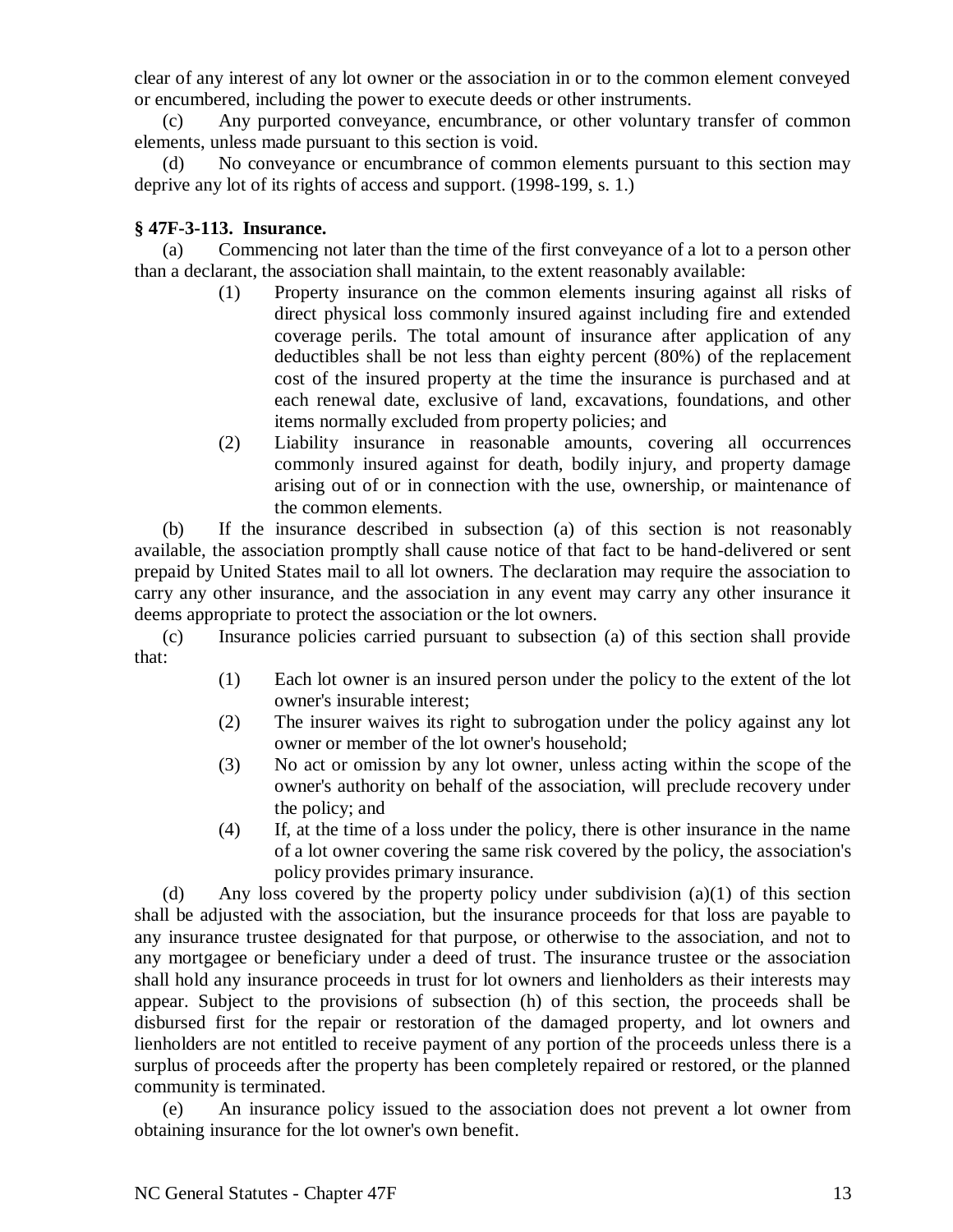(f) An insurer that has issued an insurance policy under this section shall issue certificates or memoranda of insurance to the association and, upon written request, to any lot owner, mortgagee, or beneficiary under a deed of trust. The insurer issuing the policy may not cancel or refuse to renew it until 30 days after notice of the proposed cancellation or nonrenewal has been mailed to the association, each lot owner, and each mortgagee or beneficiary under a deed of trust to whom certificates or memoranda of insurance have been issued at their respective last known addresses.

(g) Any portion of the planned community for which insurance is required under subdivision (a)(1) of this section which is damaged or destroyed shall be repaired or replaced promptly by the association unless (i) the planned community is terminated, (ii) repair or replacement would be illegal under any State or local health or safety statute or ordinance, or (iii) the lot owners decide not to rebuild by an eighty percent (80%) vote, including one hundred percent (100%) approval of owners assigned to the limited common elements not to be rebuilt. The cost of repair or replacement in excess of insurance proceeds and reserves is a common expense. If any portion of the planned community is not repaired or replaced, (i) the insurance proceeds attributable to the damaged common elements shall be used to restore the damaged area to a condition compatible with the remainder of the planned community, (ii) the insurance proceeds attributable to limited common elements which are not rebuilt shall be distributed to the owners of the lots to which those limited common elements were allocated, or to lienholders, as their interests may appear, and (iii) the remainder of the proceeds shall be distributed to all the lot owners or lienholders, as their interests may appear, in proportion to the common expense liabilities of all the lots. Notwithstanding the provisions of this subsection, G.S. 47F-2-118 (termination of the planned community) governs the distribution of insurance proceeds if the planned community is terminated.

(h) The provisions of this section may be varied or waived in the case of a planned community all of whose lots are restricted to nonresidential use. (1998-199, s. 1.)

### **§ 47F-3-114. Surplus funds.**

Unless otherwise provided in the declaration, any surplus funds of the association remaining after payment of or provision for common expenses, the funding of a reasonable operating expense surplus, and any prepayment of reserves shall be paid to the lot owners in proportion to their common expense liabilities or credited to them to reduce their future common expense assessments. (1998-199, s. 1.)

## **§ 47F-3-115. Assessments for common expenses.**

(a) Except as otherwise provided in the declaration, until the association makes a common expense assessment, the declarant shall pay all common expenses. After any assessment has been made by the association, assessments thereafter shall be made at least annually.

(b) Except for assessments under subsections (c), (d), and (e) of this section, all common expenses shall be assessed against all the lots in accordance with the allocations set forth in the declaration. Any past-due common expense assessment or installment thereof bears interest at the rate established by the association not exceeding eighteen percent (18%) per year. For planned communities created prior to January 1, 1999, interest may be charged on any past-due common expense assessment or installment only if the declaration provides for interest charges, and where the declaration does not otherwise specify the interest rate, the rate may not exceed eighteen percent (18%) per year.

- (c) To the extent required by the declaration:
	- (1) Any common expense associated with the maintenance, repair, or replacement of a limited common element shall be assessed against the lots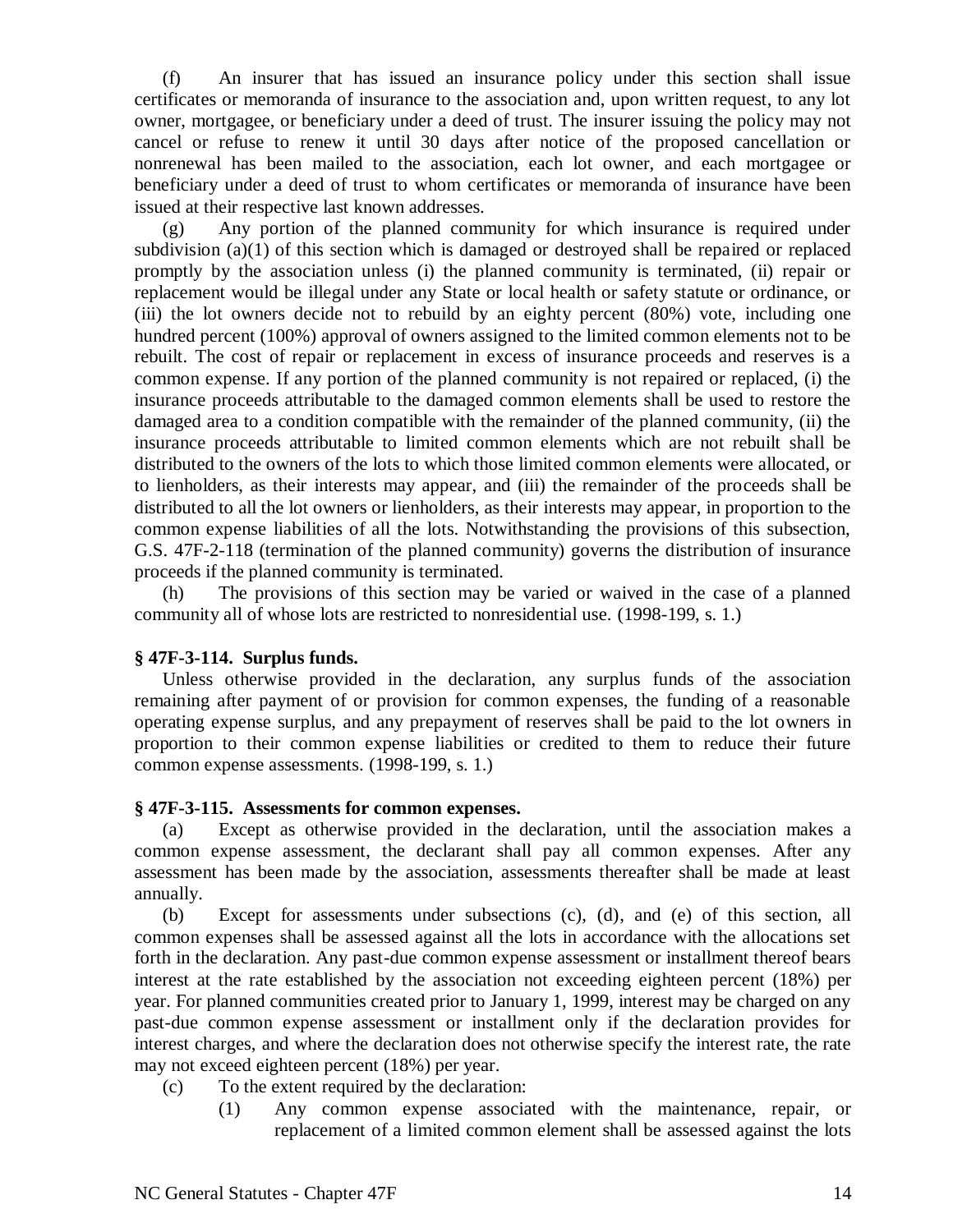to which that limited common element is assigned, equally, or in any other proportion that the declaration provides;

- (2) Any common expense or portion thereof benefiting fewer than all of the lots shall be assessed exclusively against the lots benefitted; and
- (3) The costs of insurance shall be assessed in proportion to risk and the costs of utilities shall be assessed in proportion to usage.

(d) Assessments to pay a judgment against the association may be made only against the lots in the planned community at the time the judgment was entered, in proportion to their common expense liabilities.

(e) If any common expense is caused by the negligence or misconduct of any lot owner or occupant, the association may assess that expense exclusively against that lot owner or occupant's lot.

(f) If common expense liabilities are reallocated, common expense assessments and any installment thereof not yet due shall be recalculated in accordance with the reallocated common expense liabilities. (1998-199, s. 1.)

## **§ 47F-3-116. Lien for assessments.**

(a) Any assessment levied against a lot remaining unpaid for a period of 30 days or longer shall constitute a lien on that lot when a claim of lien is filed of record in the office of the clerk of superior court of the county in which the lot is located in the manner provided herein. Prior to filing a claim of lien, the association must make reasonable and diligent efforts to ensure that its records contain the lot owner's current mailing address. No fewer than 15 days prior to filing the lien, the association shall mail a statement of the assessment amount due by first-class mail to the physical address of the lot and the lot owner's address of record with the association, and, if different, to the address for the lot owner shown on the county tax records and the county real property records for the lot. If the lot owner is a corporation, the statement shall also be sent by first-class mail to the mailing address of the registered agent for the corporation. Unless the declaration otherwise provides, fees, charges, late charges, and other charges imposed pursuant to G.S. 47F-3-102, 47F-3-107, 47F-3-107.1, and 47F-3-115 are enforceable as assessments under this section. Except as provided in subsections (a1) and (a2) of this section, the association may foreclose the claim of lien in like manner as a mortgage on real estate under power of sale under Article 2A of Chapter 45 of the General Statutes.

(a1) An association may not foreclose an association assessment lien under Article 2A of Chapter 45 of the General Statutes if the debt securing the lien consists solely of fines imposed by the association, interest on unpaid fines, or attorneys' fees incurred by the association solely associated with fines imposed by the association. The association, however, may enforce the lien by judicial foreclosure as provided in Article 29A of Chapter 1 of the General Statutes.

(a2) An association shall not levy, charge, or attempt to collect a service, collection, consulting, or administration fee from any lot owner unless the fee is expressly allowed in the declaration. Any lien securing a debt consisting solely of these fees may only be enforced by judicial foreclosure as provided in Article 29A of Chapter 1 of the General Statutes.

(b) The lien under this section is prior to all liens and encumbrances on a lot except (i) liens and encumbrances (specifically including, but not limited to, a mortgage or deed of trust on the lot) recorded before the docketing of the claim of lien in the office of the clerk of superior court, and (ii) liens for real estate taxes and other governmental assessments and charges against the lot. This subsection does not affect the priority of mechanics' or materialmen's liens.

(c) A lien for unpaid assessments is extinguished unless proceedings to enforce the lien are instituted within three years after the docketing of the claim of lien in the office of the clerk of superior court.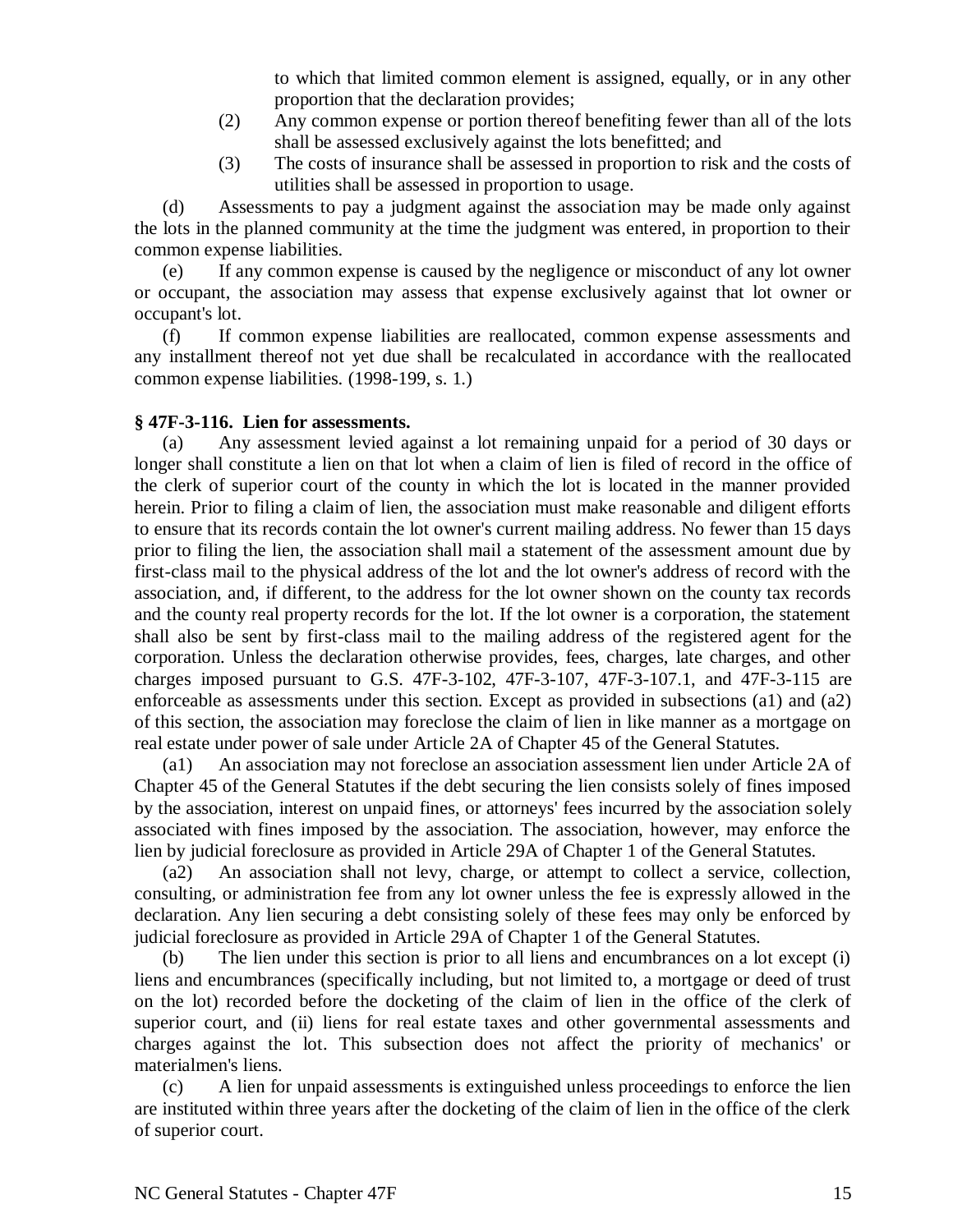(d) This section does not prohibit other actions to recover the sums for which subsection (a) of this section creates a lien or prohibit an association taking a deed in lieu of foreclosure.

(e) A judgment, decree, or order in any action brought under this section shall include costs and reasonable attorneys' fees for the prevailing party. If the lot owner does not contest the collection of debt and enforcement of a lien after the expiration of the 15-day period following notice as required in subsection (e1) of this section, then reasonable attorneys' fees shall not exceed one thousand two hundred dollars (\$1,200), not including costs or expenses incurred. The collection of debt and enforcement of a lien remain uncontested as long as the lot owner does not dispute, contest, or raise any objection, defense, offset, or counterclaim as to the amount or validity of the debt and lien asserted or the association's right to collect the debt and enforce the lien as provided in this section. The attorneys' fee limitation in this subsection shall not apply to judicial foreclosures or to proceedings authorized under subsection (d) of this section or G.S. 47F-3-120.

(e1) A lot owner may not be required to pay attorneys' fees and court costs until the lot owner is notified in writing of the association's intent to seek payment of attorneys' fees and court costs. The notice must be sent by first-class mail to the property address and, if different, to the mailing address for the lot owner in the association's records. The association must make reasonable and diligent efforts to ensure that its records contain the lot owner's current mailing address. The notice shall set out the outstanding balance due as of the date of the notice and state that the lot owner has 15 days from the mailing of the notice by first-class mail to pay the outstanding balance without the attorneys' fees and court costs. If the lot owner pays the outstanding balance within this period, then the lot owner shall have no obligation to pay attorneys' fees and court costs. The notice shall also inform the lot owner of the opportunity to contact a representative of the association to discuss a payment schedule for the outstanding balance as provided in subsection (e2) of this section and shall provide the name and telephone number of the representative.

(e2) The association, acting through its executive board and in the board's sole discretion, may agree to allow payment of an outstanding balance in installments. Neither the association nor the lot owner is obligated to offer or accept any proposed installment schedule. Reasonable administrative fees and costs for accepting and processing installments may be added to the outstanding balance and included in an installment payment schedule. Reasonable attorneys' fees may be added to the outstanding balance and included in an installment schedule only after the lot owner has been given notice as required in subsection (e1) of this section.

(f) Where the holder of a first mortgage or first deed of trust of record, or other purchaser of a lot obtains title to the lot as a result of foreclosure of a first mortgage or first deed of trust, such purchaser and its heirs, successors, and assigns, shall not be liable for the assessments against such lot which became due prior to the acquisition of title to such lot by such purchaser. Such unpaid assessments shall be deemed to be common expenses collectible from all the lot owners including such purchaser, its heirs, successors, and assigns.

(g) A claim of lien shall set forth the name and address of the association, the name of the record owner of the lot at the time the claim of lien is filed, a description of the lot, and the amount of the lien claimed. The first page of the claim of lien shall contain the following statement in print that is in boldface, capital letters and no smaller than the largest print used elsewhere in the document: "THIS DOCUMENT CONSTITUTES A LIEN AGAINST YOUR PROPERTY, AND IF THE LIEN IS NOT PAID, THE HOMEOWNERS ASSOCIATION MAY PROCEED WITH FORECLOSURE AGAINST YOUR PROPERTY IN LIKE MANNER AS A MORTGAGE UNDER NORTH CAROLINA LAW." The person signing the claim of lien on behalf of the association shall attach to and file with the claim of lien a certificate of service attesting to the attempt of service on the record owner, which service shall be attempted in accordance with G.S. 1A-1, Rule 4(j) for service of a copy of a summons and a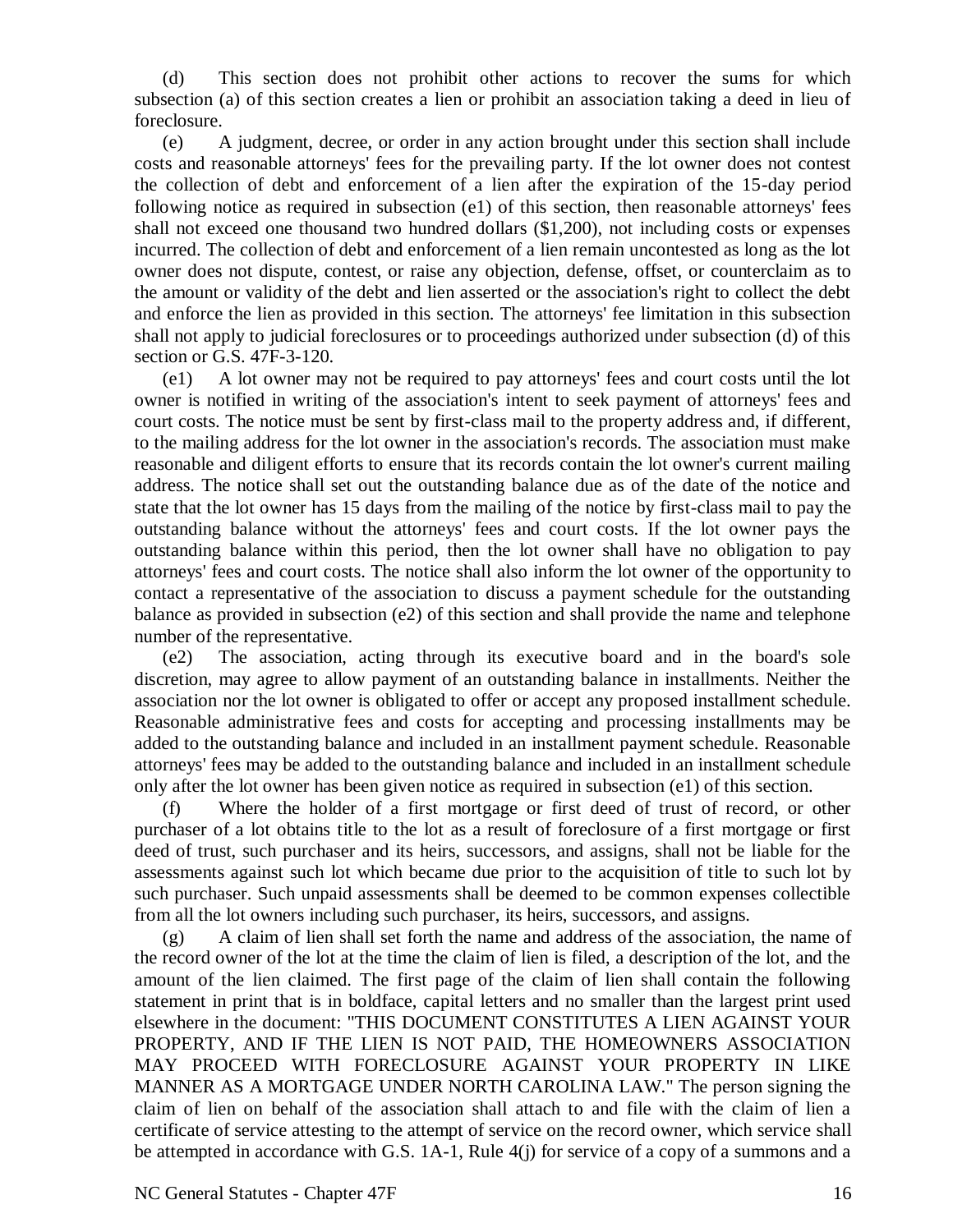complaint. If the actual service is not achieved, the person signing the claim of lien on behalf of the association shall be deemed to have met the requirements of this subsection if service has been attempted pursuant to both of the following: (i) G.S.  $1A-1$ , Rule  $4(j)(1)$  c., d., or e.; and (ii) by mailing a copy of the lien by regular, first-class mail, postage prepaid to the physical address of the lot and the lot owner's address of record with the association, and, if different, to the address for the lot owner shown on the county tax records and the county real property records for the lot. In the event that the owner of record is not a natural person, and actual service is not achieved, the person signing the claim of lien on behalf of the association shall be deemed to have met the requirements of this subsection if service has been attempted once pursuant to the applicable provisions of G.S. 1A-1, Rule 4(j)(3) through G.S. 1A-1, Rule 4(j)(9). (1998-199, s. 1; 2005-422, s. 6; 2009-515, s. 1.)

## **§ 47F-3-117. Reserved for future codification purposes.**

## **§ 47F-3-118. Association records.**

(a) The association shall keep financial records sufficiently detailed to enable the association to comply with this Chapter. All financial and other records, including records of meetings of the association and executive board, shall be made reasonably available for examination by any lot owner and the lot owner's authorized agents as required in the bylaws and Chapter 55A of the General Statutes. If the bylaws do not specify particular records to be maintained, the association shall keep accurate records of all cash receipts and expenditures and all assets and liabilities. In addition to any specific information that is required by the bylaws to be assembled and reported to the lot owners at specified times, the association shall make an annual income and expense statement and balance sheet available to all lot owners at no charge and within 75 days after the close of the fiscal year to which the information relates. Notwithstanding the bylaws, a more extensive compilation, review, or audit of the association's books and records for the current or immediately preceding fiscal year may be required by a vote of the majority of the executive board or by the affirmative vote of a majority of the lot owners present and voting in person or by proxy at any annual meeting or any special meeting duly called for that purpose.

(b) The association, upon written request, shall furnish to a lot owner or the lot owner's authorized agents a statement setting forth the amount of unpaid assessments and other charges against a lot. The statement shall be furnished within 10 business days after receipt of the request and is binding on the association, the executive board, and every lot owner.

(c) In addition to the limitations of Article 8 of Chapter 55A of the General Statutes, no financial payments, including payments made in the form of goods and services, may be made to any officer or member of the association's executive board or to a business, business associate, or relative of an officer or member of the executive board, except as expressly provided for in the bylaws or in payments for services or expenses paid on behalf of the association which are approved in advance by the executive board. (1998-199, s. 1; 2005-422, s. 7.)

### **§ 47F-3-119. Association as trustee.**

With respect to a third person dealing with the association in the association's capacity as a trustee under G.S. 47F-2-118 following termination or G.S. 47F-3-113 for insurance proceeds, the existence of trust powers and their proper exercise by the association may be assumed without inquiry. A third person is not bound to inquire whether the association has power to act as trustee or is properly exercising trust powers, and a third person, without actual knowledge that the association is exceeding or improperly exercising its powers, is fully protected in dealing with the association as if it possessed and properly exercised the powers it purports to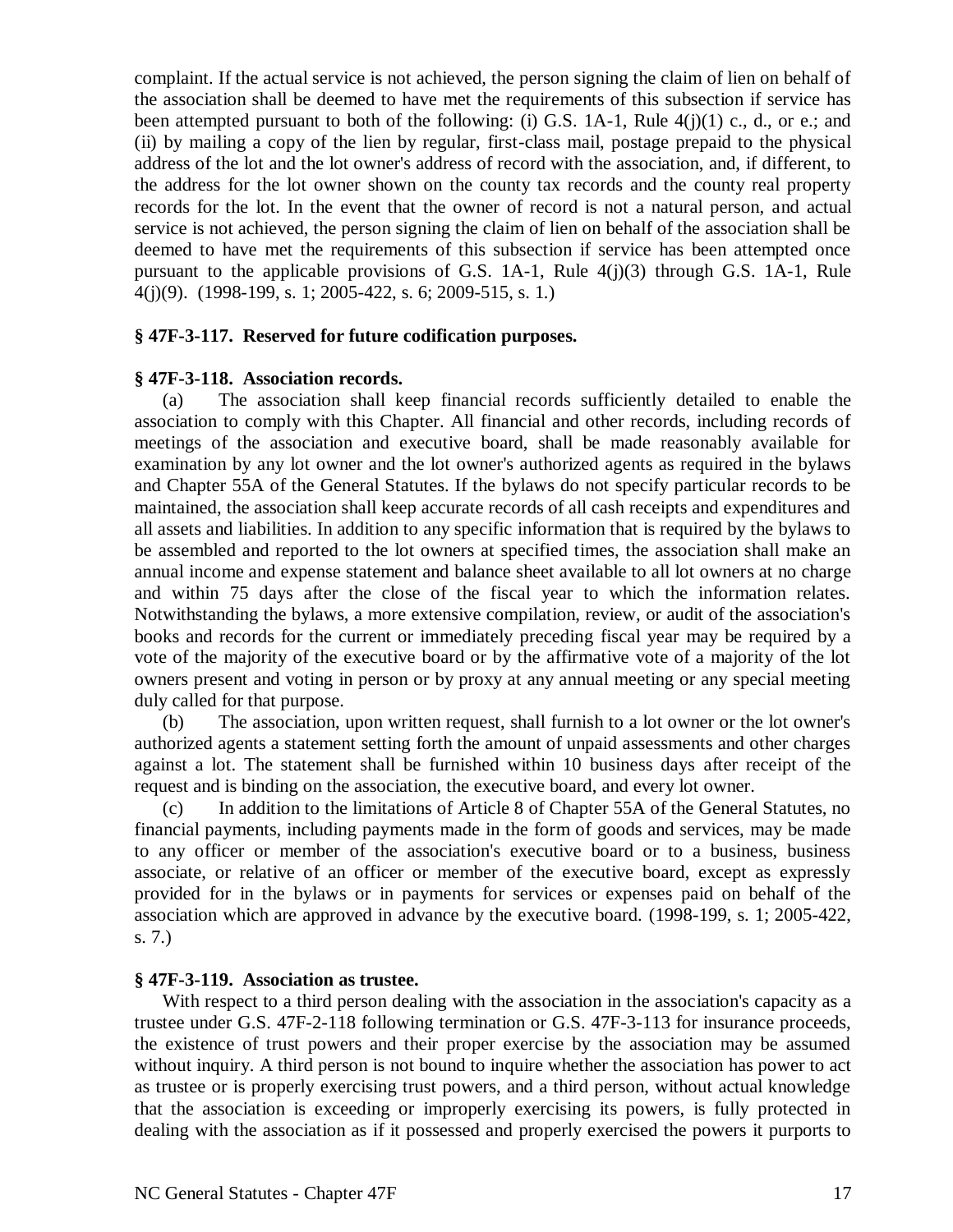exercise. A third person is not bound to assure the proper application of trust assets paid or delivered to the association in its capacity as trustee. (1998-199, s. 1.)

## **§ 47F-3-120. Declaration limits on attorneys' fees.**

Except as provided in G.S. 47F-3-116, in an action to enforce provisions of the articles of incorporation, the declaration, bylaws, or duly adopted rules or regulations, the court may award reasonable attorneys' fees to the prevailing party if recovery of attorneys' fees is allowed in the declaration. (1998-199, s. 1.)

# **§ 47F-3-121. American and State flags and political sign displays.**

Notwithstanding any provision in any declaration of covenants, no restriction on the use of land shall be construed to:

- (1) Regulate or prohibit the display of the flag of the United States or North Carolina, of a size no greater than four feet by six feet, which is displayed in accordance with or in a manner consistent with the patriotic customs set forth in 4 U.S.C. §§ 5-10, as amended, governing the display and use of the flag of the United States unless:
	- a. For restrictions registered prior to October 1, 2005, the restriction specifically uses the following terms:
		- 1. Flag of the United States of America;
		- 2. American flag;
		- 3. United States flag; or
		- 4. North Carolina flag.
	- b. For restrictions registered on or after October 1, 2005, the restriction shall be written on the first page of the instrument or conveyance in print that is in boldface type, capital letters, and no smaller than the largest print used elsewhere in the instrument or conveyance. The restriction shall be construed to regulate or prohibit the display of the United States or North Carolina flag only if the restriction specifically states: **"THIS DOCUMENT REGULATES OR PROHIBITS THE DISPLAY OF THE FLAG OF THE UNITED STATES OF AMERICA OR STATE OF NORTH CAROLINA"**.

This subdivision shall apply to owners of property who display the flag of the United States or North Carolina on property owned exclusively by them and does not apply to common areas, easements, rights-of-way, or other areas owned by others.

- (2) Regulate or prohibit the indoor or outdoor display of a political sign by an association member on property owned exclusively by the member, unless:
	- a. For restrictions registered prior to October 1, 2005, the restriction specifically uses the term "political signs".
	- b. For restrictions registered on or after October 1, 2005, the restriction shall be written on the first page of the instrument or conveyance in print that is in boldface type, capital letters, and no smaller than the largest print used elsewhere in the instrument or conveyance. The restriction shall be construed to regulate or prohibit the display of political signs only if the restriction specifically states: **"THIS DOCUMENT REGULATES OR PROHIBITS THE DISPLAY OF POLITICAL SIGNS"**.

Even when display of a political sign is permitted under this subdivision, an association (i) may prohibit the display of political signs earlier than 45 days